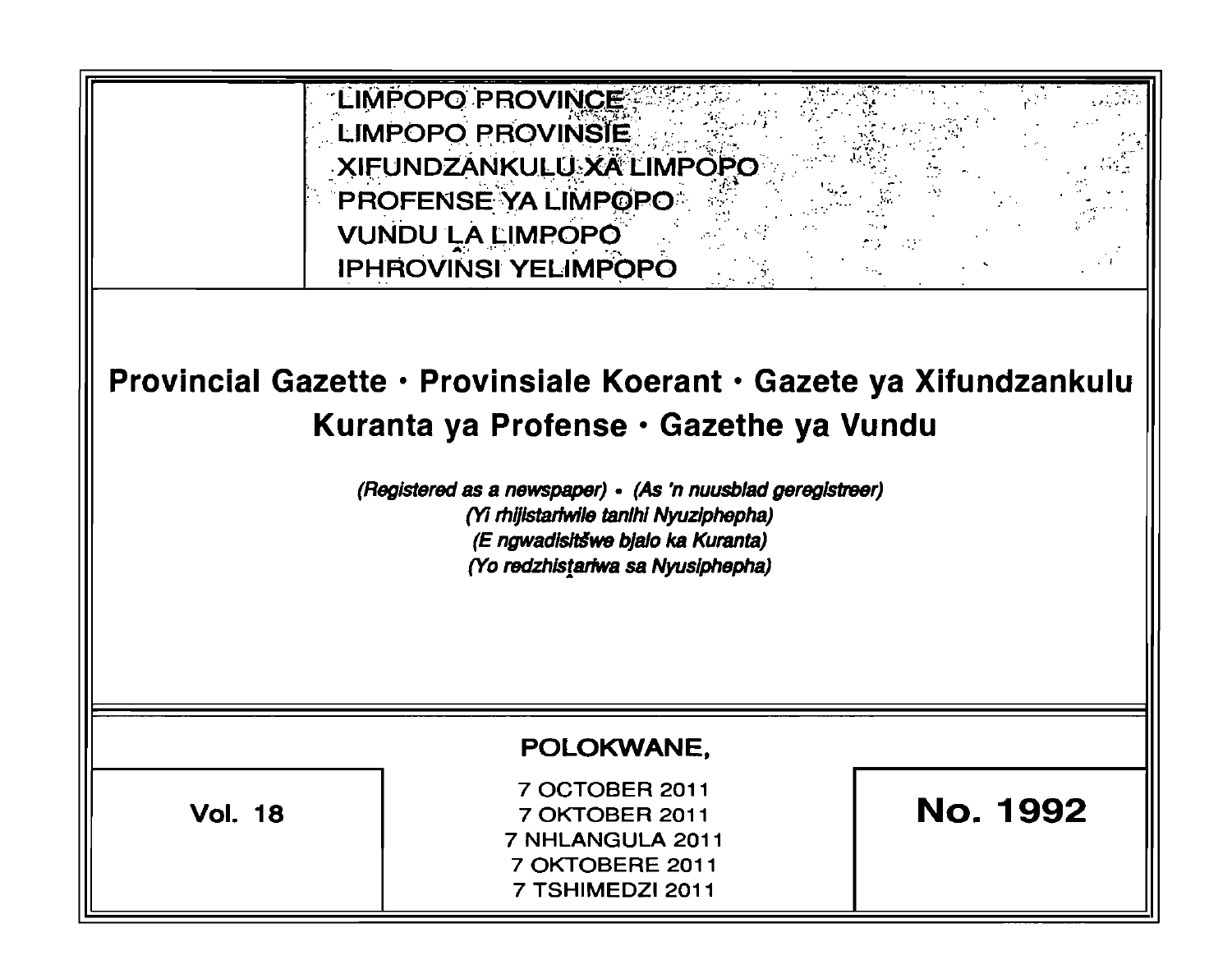# IMPORTANT NOTICE

The Government Printing Works will not be held responsible for faxed documents not received due to errors on the fax machine or faxes received which are unclear or incomplete. Please be advised that an "OK" slip, received from a fax machine, will not be accepted as proof that documents were received by the GPW for printing. If documents are faxed to the GPW it will be the sender's responsibility to phone and confirm that the documents were received in good order.

Furthermore the Government Printing Works will also not be held responsible for cancellations and amendments which have not been done on original documents received from clients.

# CONTENTS • INHOUD

| No. |                                                                                                                   | Page<br>No. | Gazette<br>No. |
|-----|-------------------------------------------------------------------------------------------------------------------|-------------|----------------|
|     | <b>GENERAL NOTICES - ALGEMENE KENNISGEWINGS</b>                                                                   |             |                |
| 290 |                                                                                                                   | 14          | 1992           |
| 291 | Town-planning and Townships Ordinance (15/1986): Establishment of township: Ga-Puka Extension 2                   | 8           | 1992           |
| 291 |                                                                                                                   | 8           | 1992           |
| 292 | Town-planning and Townships Ordinance (15/1986): Polokwane/Perskebult Amendment Scheme 269                        | 9           | 1992           |
| 292 | Ordonnansie op Dorpsbeplanning en Dorpe (15/1986): Polokwane/Perskebult-wysigingskema 269                         | 9           | 1992           |
| 293 |                                                                                                                   | 9           | 1992           |
| 293 |                                                                                                                   | 10          | 1992           |
| 294 |                                                                                                                   | 10          | 1992           |
| 295 | Local Government Ordinance (17/1939): Permanent closure of streets/portions of streets where Shoprite, Sasol and  | 11          | 1992           |
| 301 |                                                                                                                   | 12          | 1992           |
| 301 | Ordonnansie op die Verdeling van Grond (20/1986): Verdeling van grond: Gedeelte 9, plaas Ehrenbreitstein          | 12          | 1992           |
| 302 | Town-planning and Townships Ordinance (15/1986): Polokwane/Perskebult Amendment Scheme 270                        | 12          | 1992           |
| 302 |                                                                                                                   | 12          | 1992           |
| 303 |                                                                                                                   | 13          | 1992           |
| 303 |                                                                                                                   | 13          | 1992           |
| 304 | Town-planning and Townships Ordinance (15/1986): Mookgopong Amendment Scheme 63                                   | 16          | 1992           |
| 304 |                                                                                                                   | 17          | 1992           |
| 305 | Development Faciliation Act, 1995: Establishment of a land development area: Portion 3, farm Zebediela's Location | 18          | 1992           |
| 306 |                                                                                                                   | 13          | 1992           |
|     | <b>LOCAL AUTHORITY NOTICES · PLAASLIKE BESTUURSKENNISGEWINGS</b>                                                  |             |                |
| 288 | Town-planning and Townships Ordinance (15/1986): Polokwane Municipality: Polokwane/Perskebult Amendment           | 20          | 1992           |
| 288 | Ordonnansie op Dorpsbeplanning en Dorpe (15/1986): Polokwane Munisipaliteit: Polokwane/Perskebult-wysi-           | 20          | 1992           |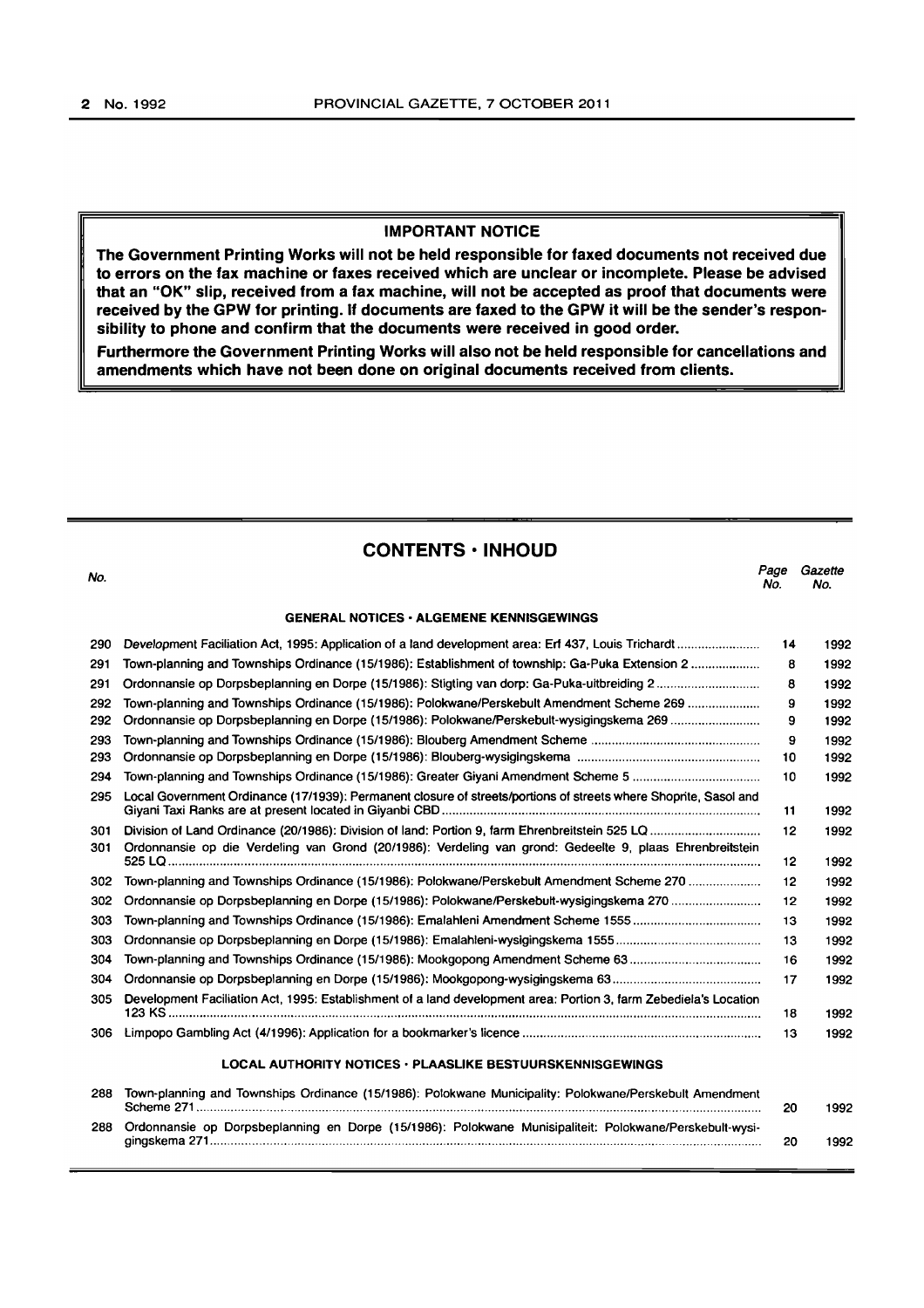| <b>IMPORTANT NOTICE</b>                                                                                                                                               |                                                              |  |  |  |
|-----------------------------------------------------------------------------------------------------------------------------------------------------------------------|--------------------------------------------------------------|--|--|--|
| The                                                                                                                                                                   |                                                              |  |  |  |
| <b>Limpopo Provincial Gazette Function</b>                                                                                                                            |                                                              |  |  |  |
| will be transferred to the                                                                                                                                            |                                                              |  |  |  |
| <b>Government Printer in Pretoria</b>                                                                                                                                 |                                                              |  |  |  |
| as from 1 November 2004                                                                                                                                               |                                                              |  |  |  |
| <b>NEW PARTICULARS ARE AS FOLLOWS:</b>                                                                                                                                |                                                              |  |  |  |
| <b>Physical address:</b>                                                                                                                                              | <b>Postal address:</b>                                       |  |  |  |
| <b>Government Printing Works</b><br><b>149 Bosman Street</b><br>Pretoria                                                                                              | Private Bag X85<br>Pretoria<br>0001                          |  |  |  |
| New contact person: Vino Thaver Tel.: (012) 334-4687                                                                                                                  |                                                              |  |  |  |
| Fax number: (012) 323-8805                                                                                                                                            |                                                              |  |  |  |
| E-mail address: vino.thaver@gpw.gov.za                                                                                                                                |                                                              |  |  |  |
| <b>Contact person for subscribers:</b>                                                                                                                                |                                                              |  |  |  |
|                                                                                                                                                                       | Mrs J. Wehmeyer Tel.: (012) 334-4753<br>Fax.: (012) 323-9574 |  |  |  |
| This phase-in period is to commence from 15 October 2004 (suggest date of advert)<br>and notice comes into operation as from 1 November 2004.                         |                                                              |  |  |  |
| Subscribers and all other stakeholders are advised to send their advertisements<br>directly to the Government Printing Works, two weeks before the 1st November 2004. |                                                              |  |  |  |
| In future, adverts have to be paid in advance<br>before being published in the Gazette.                                                                               |                                                              |  |  |  |
| <b>Advertising Manager</b>                                                                                                                                            |                                                              |  |  |  |
|                                                                                                                                                                       |                                                              |  |  |  |
|                                                                                                                                                                       |                                                              |  |  |  |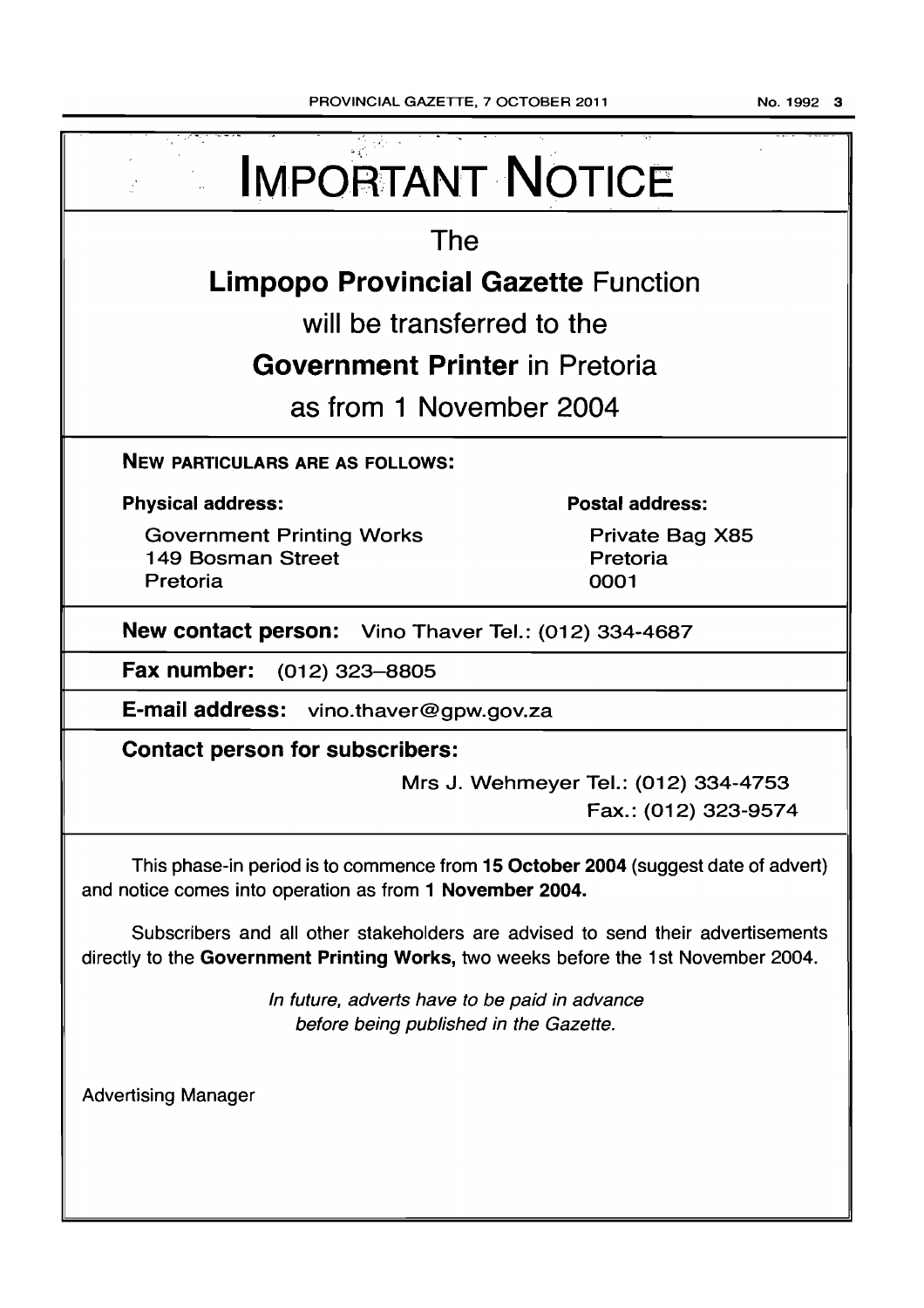IT IS THE CLIENTS RESPONSIBILITY TO ENSURE THAT THE CORRECT AMOUNT IS PAID AT THE CASHIER OR DEPOSITED INTO THE GOVERNMENT PRINTING WORKS BANK ACCOUNT AND ALSO THAT THE REQUISITION/COVERING LETTER TOGETHER WITH THE ADVERTISEMENTS AND THE PROOF OF DEPOSIT REACHES THE GOVERNMENT PRINTING WORKS IN TIME FOR INSERTION IN THE PROVINCIAL GAZETTE.

**No ADVERTISEMENTS WILL BE PLACED WITHOUT PRIOR PROOF OF PRE-PAYMENT.** 

|                        | $\frac{1}{4}$ page R 229.40<br>Letter Type: Arial<br>Size: 10<br>Line Spacing: At:<br>Exactly<br>11pt |
|------------------------|-------------------------------------------------------------------------------------------------------|
|                        |                                                                                                       |
| <b>TAKE NOTE OF</b>    |                                                                                                       |
| THE NEW TARIFFS        | $\frac{1}{2}$ page R 458.75<br>Letter Type: Arial<br>Size: 10                                         |
| <b>WHICH ARE</b>       | Line Spacing: At:<br>Exactly<br>11pt                                                                  |
| <b>APPLICABLE</b>      |                                                                                                       |
| <b>FROM THE 1ST OF</b> |                                                                                                       |
| <b>JUNE 2011</b>       |                                                                                                       |
|                        | $\frac{3}{4}$ page R 688.15<br>Letter Type: Arial<br>Size: 10<br>Line Spacing: At:<br>Exactly<br>11pt |
|                        |                                                                                                       |
|                        |                                                                                                       |
|                        |                                                                                                       |
|                        | Full page R 917.55<br>Letter Type: Arial<br><b>Size: 10</b>                                           |
|                        | Line Spacing: At:<br><b>Exactly</b><br>11pt                                                           |

SUBSCRIPTION:  $R$  200.00 PER YEAR /  $R$  917.55 PER PAGE = 25CM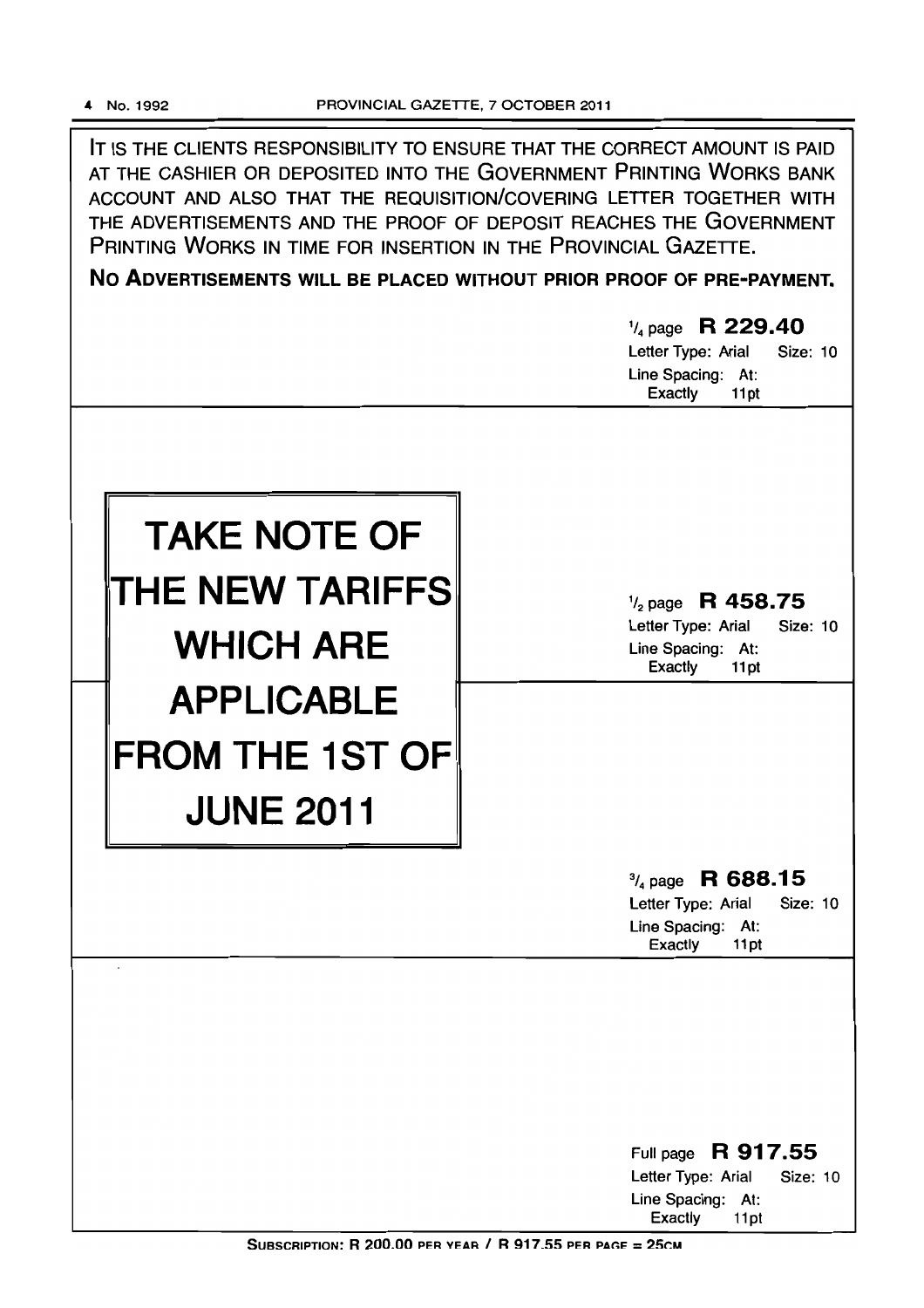PROVINCIAL GAZETTE, 7 OCTOBER 2011 No. 1992 5

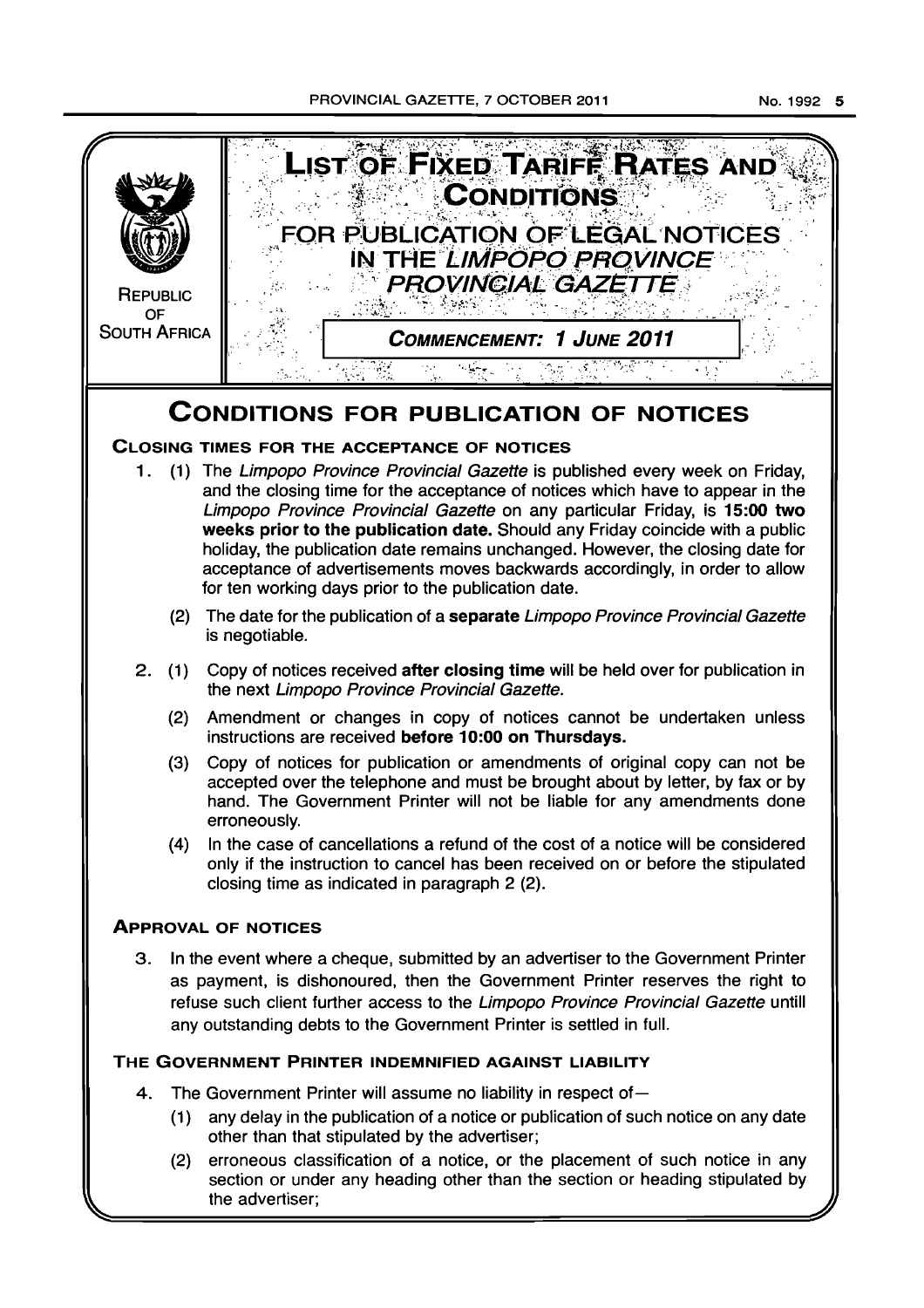(3) any editing, revision, omission, typographical errors or errors resulting from faint or indistinct copy.

# LIABILITY OF ADVERTISER

5. Advertisers will be held liable for any compensation and costs arising from any action which may be instituted against the Government Printer in consequence of the publication of any notice.

# **COPY**

- 6. Copy of notices must be typed on one side of the paper only and may not constitute part of any covering letter or document.
- 7. At the top of any copy, and set well apart from the notice, the following must be stated:

Where applicable

- (1) The heading under which the notice is to appear.
- (2) The cost of publication applicable to the notice, in accordance with the "Word Count Table".

# PAYMENT OF COST

- 9. With effect from 1 NOVEMBER 2004 no notice will be accepted for publication unless the cost of the insertion(s) is prepaid in CASH or by CHEQUE or POSTAL ORDERS. It can be arranged that money can be paid into the banking account of the Government Printer, in which case the deposit slip accompanies the advertisement before publication thereof.
- 10. (1) The cost of a notice must be calculated by the advertiser in accordance with the word count table.
	- (2) Where there is any doubt about the cost of publication of a notice, and in the case of copy, an enquiry, accompanied by the relevant copy, should be addressed to the Advertising Section, Government Printing Works, Private Bag X85, Pretoria, 0001 [Fax: (012) 323-8805], before publication.
- 11 . Overpayment resulting from miscalculation on the part of the advertiser of the cost of publication of a notice will not be refunded, unless the advertiser furnishes adequate reasons why such miscalculation occurred. In the event of underpayments, the difference will be recovered from the advertiser, and the notice(s) will not be published until such time as the full cost of such publication has been duly paid in cash or by cheque or postal orders, or into the banking account.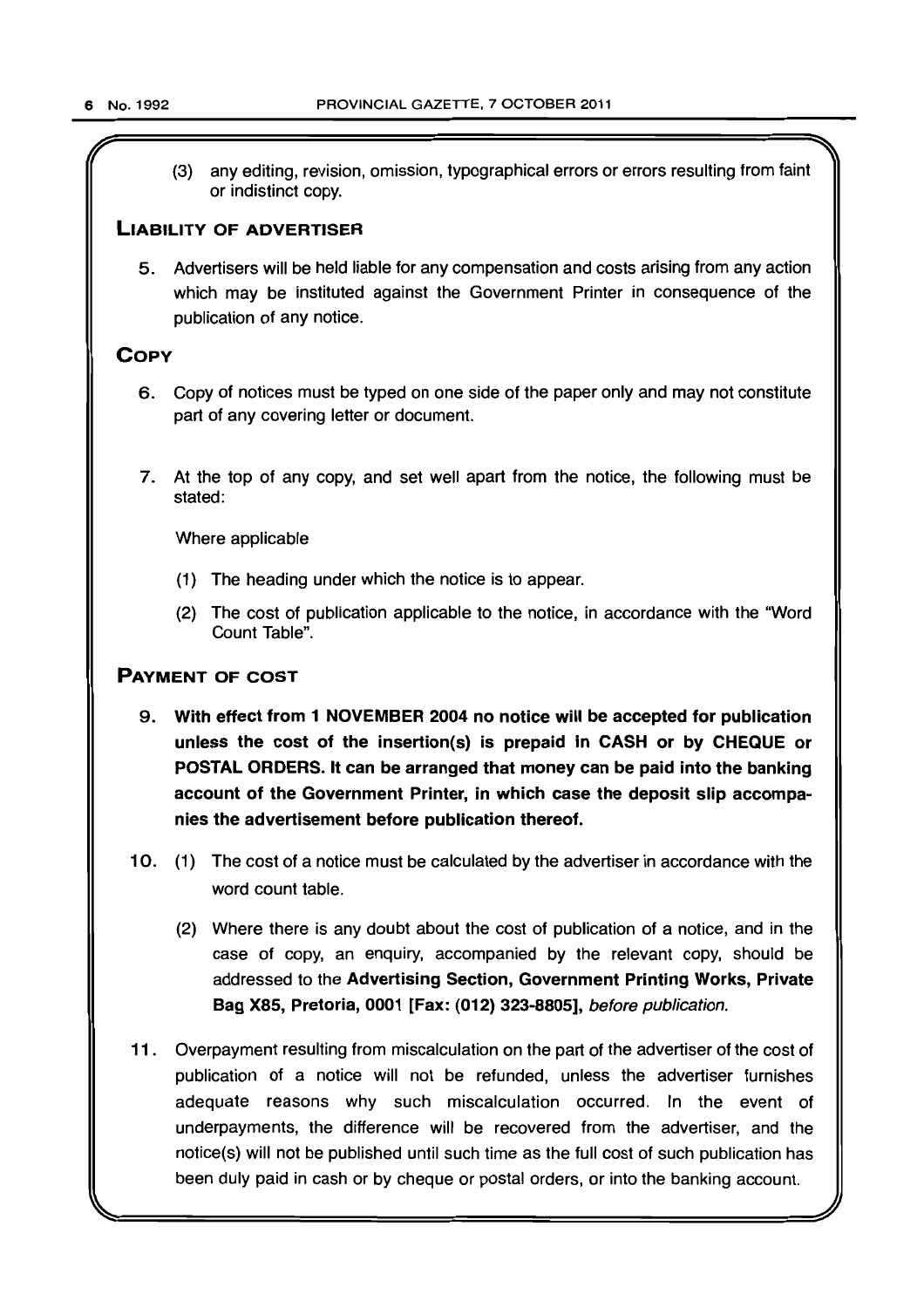- 12. In the event of a notice being cancelled, a refund will be made only if no cost regarding the placing of the notice has been incurred by the Government Printing Works.
- 13. The Government Printer reserves the right to levy an additional charge in cases where notices, the cost of which has been calculated in accordance with the Word Count Table, are subsequently found to be excessively lengthy or to contain overmuch or complicated tabulation.

# PROOF OF PUBLICATION

14. Copies of the Limpopo Province Provincial Gazette which may be required as proof of publication, may be ordered from the Government Printer at the ruling price. The Government Printer will assume no liability for any failure to post such Limpopo Province Provincial Gazette(s) or for any delay in despatching it/them.

# **GOVERNMENT PRINTERS BANK ACCOUNT PARTICULARS**

Bank:

ABSA

BOSMAN STREET

Account No.: 4057114016

Branch code: 632005

Reference No.: 00000049

Fax No.: (012) 323 8805

# Enquiries:

| Mrs. L. Fourie    | Tel.: (012) 334-4686 |
|-------------------|----------------------|
| Mrs. H. Wolmarans | Tel.: (012) 334-4591 |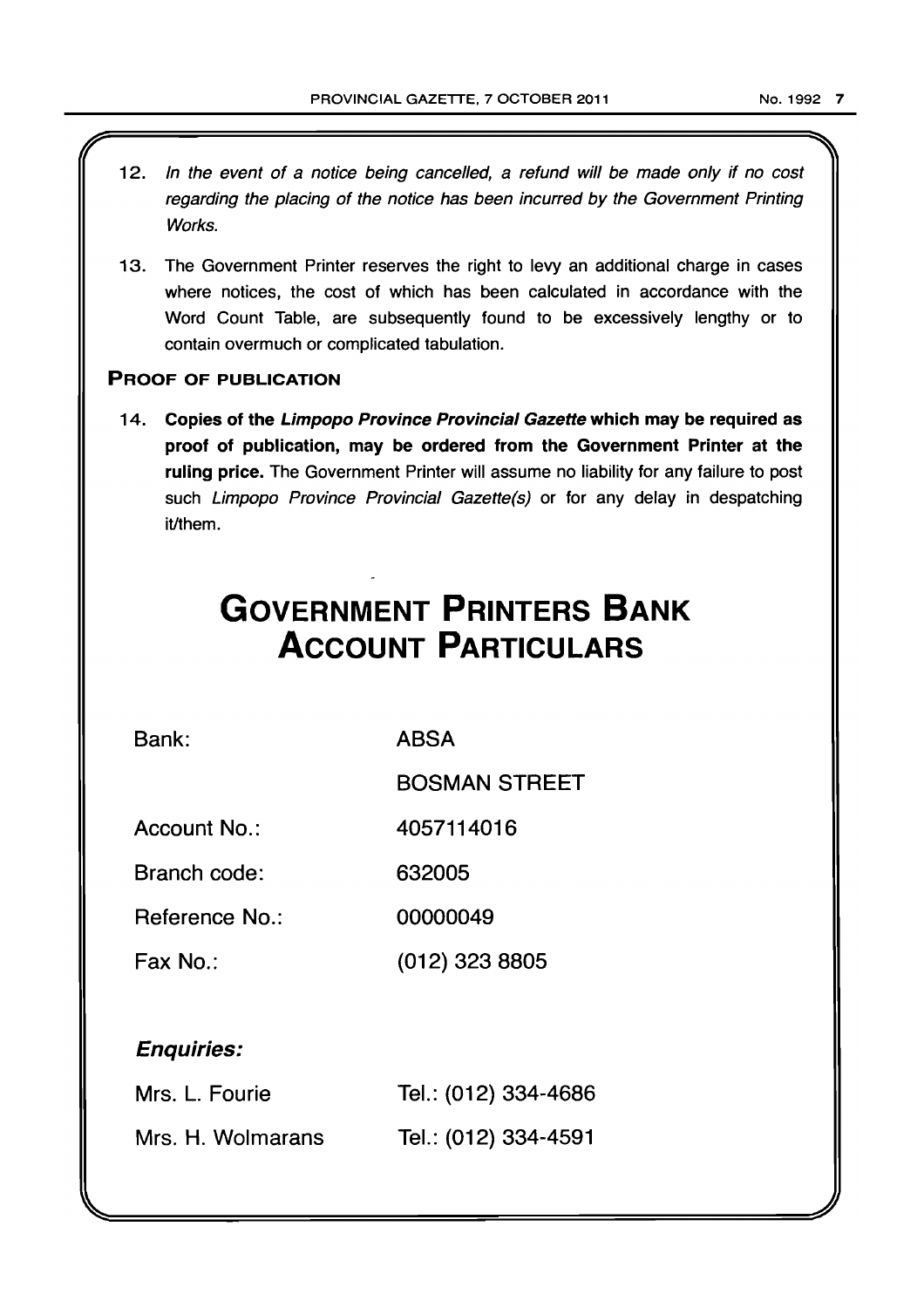# **GENERAL NOTICES • ALGEMENE KENNISGEWINGS**

# **GENERAL NOTICE 291 OF 2011**

## NOTICE OF APPLICATION FOR ESTABLISHMENT OF TOWNSHIP

The Mogalakwena Local Municipality, hereby gives notice in terms of section 96 (1) of the Town-planning and Townships Ordinance, 1986 (Ordinance 15 of 1986), that an application to establish the township referred to in the Annexure hereto, has been received by it.

Particulars of the application are open to inspection during normal office hours at the office of the Municipal Manager. Mogalakwena Local Municipality, 54 Retief Street, for a period of 28 days from Monday, 3 October 2011.

Objections to or representations in respect of the township must be lodged with or made in writing to the Municipal Manager at the above address or P.O. Box 34, Mokopane, 0600, within a period of 28 days from Monday, 3 October 2011.

# **ANNEXURE**

#### Name of township: **Ga-Puka Ext** 2.

Full name of applicant: Emendo Inc., Town and Regional Planners. Number of erven in proposed township: 531 Residential 1: 510 Erven Business 1: 2 Erven

Institutional: 5 Erven

Municipal: 2 Erven

Public Open Spaces: 7 Erven

Educational: 2 Erven

Special: 3 Erven.

Description of land on which township is to be established: Remaining Extent of the farm Rooibokfontein 821-LR. Situation of proposed township: The proposed township is wedged between the townships of Ga-Sekhaolelo and Ga-Puka.

# **ALGEMENE KENNISGEWING 291 VAN 2011**

**. -**

# KENNISGEWING VAN AANSOEK OM STIGTING VAN DORP

Die Mogalakwena Plaaslike Munisipaliteit gee hiermee ingevolge artikel 96 (1) van die Ordonnansie op Dorpsbeplanning en Dorpe, 1986 (Ordonnansie No. 15 van 1986), kennis dat 'n aansoek deur hom ontvang is om die dorp in die Bylae hierby genoem, te stig.

Nadere besonderhede van die dorp Iê ter insae gedurende gewone kantoorure by die kantoor van die Munisipale Bestuurder, Mogalakwena Plaaslike Munisipaliteit, Retiefstraat 54, vir 'n tydperk van 28 dae vanaf Maandag, 3 Oktober 2011.

Besware teen of vertoe ten opsigte van die dorp moet skriftelik by of tot die Munisipale Bestuurder by bovermelde adres of Posbus 34, Mokopane, 0600, of binne 'n tydperk van 28 dae vanaf Maandag, 3 Oktober 2011, ingedien of gerig word.

# **BYLAE**

Naam van dorp: **Ga-Puka Uitbreidlng** 2.

Volle naam van aansoeker: Emendo Inc., Stadsbeplanners.

Aantal erwe in voorgestelde dorp: 531

Residensieel 1: 510 Erwe

Besigheid 1: 2 Erwe Institusioneel: 5 Erwe

Munisipaal: 2 Erwe

Openbare Oop Ruimtes: 7 Erwe

Opvoedkundige: 2 Erwe

Spesiaal: 3 Erwe.

Beskrywing van grond waarop dorp gestig gaan word: Oorblywende deel van die plaas Rooibokfontein 821 LR.

Ligging van voorgestelde dorp: Die voorgestelde dorp is ingewig tussen die dorp van Ga-Sekhaolelo en Ga-Puka.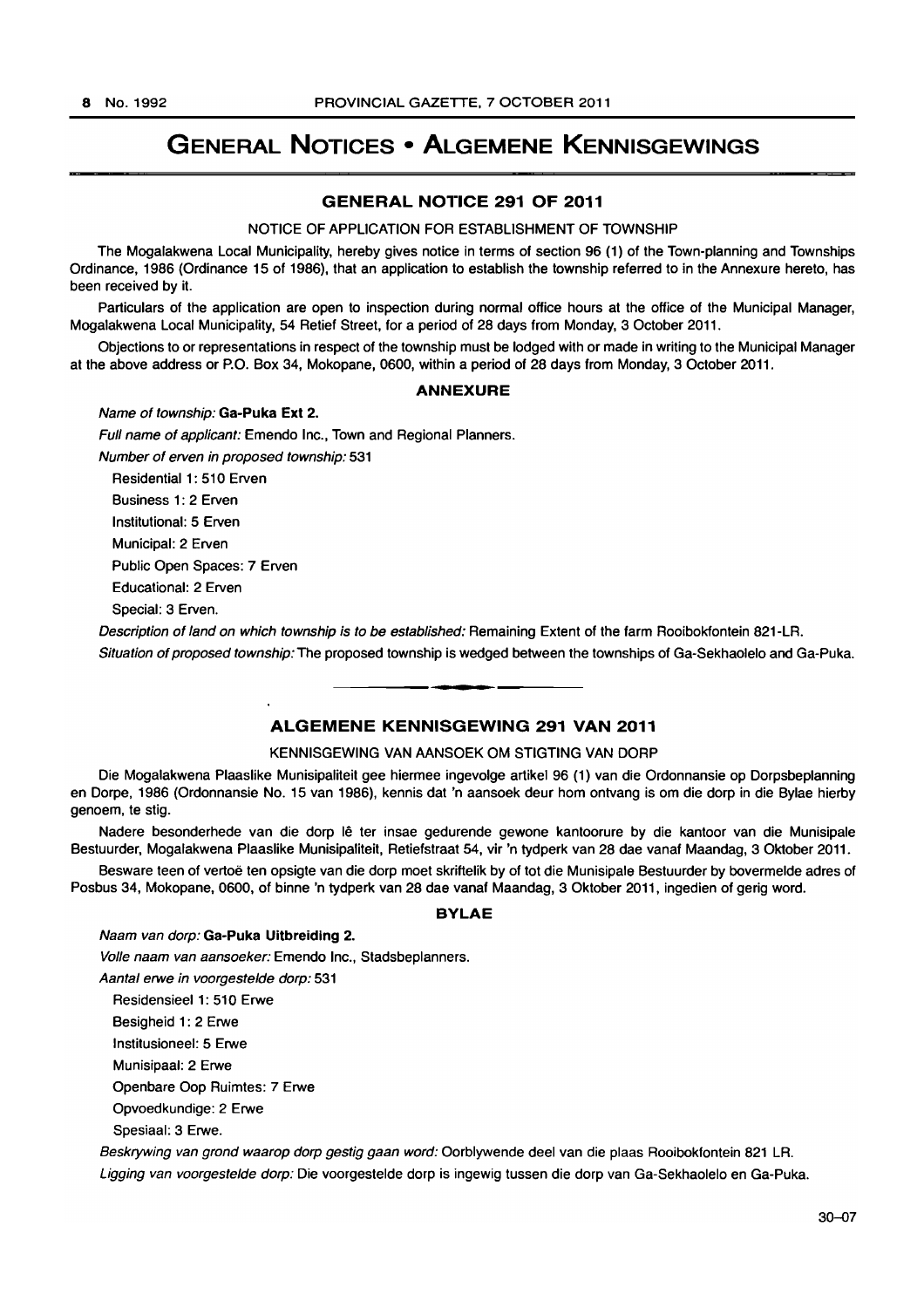# GENERAL NOTICE 292 OF 2011

# POLOKWANE/PERSKEBULT AMENDMENT SCHEME 269

NOTICE OF APPLICATION FOR THE AMENDMENT OF THE POLOKWANEIPERSKEBULT TOWN-PLANNING SCHEME, 2007, IN TERMS OF SECTION 56 (1) (B) (i) OF THE TOWN-PLANNING AND TOWNSHIPS ORDINANCE, 1986 (ORDINANCE No. 15 OF 1986)

Duzilux CC Town Planners and Project Management Consultants, being the authorised agent of the owner of the Remaining Extent of Erf 136, Pietersburg, situated at 17A Church Street, do hereby give notice in terms of section 56 (1) (B) (i) of the Town-planning and Townships Ordinance (Ordinance 15 of 1986), that I have applied to the Polokwane Municipality for the amendment of the Polokwane/Perskebult Town-planning Scheme, 2007, for the rezoning of above site from "Residential 1" to "Business 2" for office use.

Particulars of the application will lie for inspection during normal office hours at the office of the manager: Planning: Directorate Planning and Development, First Floor, West Wing, Civic Centre, Landdros Mare Street, Polokwane, for a period of 28 days from 30 September 2011.

Objections to or representations in respect of the application must be lodged with or made in writing to the Manager: Spatial Planning and Land Use Management at the above address of at P.O. Box 111, Polokwane, 0700, within a period of 28 days from 30 Septembe 2011.

Address of agent: Duzilux CC Town Planners and Project Management Consultants, P.O. Box 1305, Springs, 1560. Cell: 073 4527 172. Fax: 086 718 2333. . **- .** 

# ALGEMENE KENNISGEWING 292 VAN 2011

# POLOKWANE/PERSKEBULT WYSIGINGSKEMA 269

KENNISGEWING VAN DIE AANSOEK OM DIE WYSIGING VAN DIE POLOKWANE/PERSKEBULT-DORPSBEPLANNING-SKEMA, 2007, INGEVOLGE ARTIKEL 56 (1) (B) (i) VAN DIE ORDONNANSIE OP DORPSBEPLANNING EN DORPE, 1986 (ORDONNANSIE No. 15 VAN 1986)

Duzilux CC Town Planners and Project Management Consultants, synde die gemagtigde agent van die eienaar van restrende gedeelte van Erf 136, Pietersburg, gelee te Kerkstraat 17A, gee hiermee ingevolge artikel 56 (1) (b) (i) van die Ordonnansie op Dorpsbeplanning en Dorpe, 1986 (Ordonnansie 15 van 1986), kennis dat ek by die Polokwane Munisipaliteit aansoek gedoen het vir die wysiging van die Polokwane/Perskebult-dorpsbeplanningskema, 2007, deur die hersonering van bg. Eiendom vanaf "Residensieel 1" na "Besigheid 2" vir kantoorgebruik.

Besonderhede van die aansoek Ie ter insae gedurende gewone kantoorure by die Bestuurder: Beplanning: Direktoraat Beplanning en Ontwikkeling, Eerste Vloer, Burgersentrum, Landdros Marestraat, Polokwane, vir 'n tydperk van 28 dae vanaf 30 September 2011.

Besware teen ofvertoe ten opsigte van die aansoek moet binne 28 dae vanaf 30 September 2011, skriftelik by of tot die Besluurder 8eplanning: Direktoraat Beplanning en Ontwikkeling by onderstaande adres of by Posbus 111, Polokwane, 0700, ingedien of gerig word.

Adres van agent: Duzilux CC Town Planners and Project Management Consultants, Posubs 1305, Springs, 1560. Sel: 073 4527172. Faks: 086 718 2333.

30-7

# GENERAL NOTICE 293 OF 2011

#### BLOUBERG LAND USE SCHEME 2006-AMENDMENT SCHEME

I, Daniel Gerhardus Saayman of City Scope Town Planners pty (Ltd), being the authorised agent of the owner of Remainder of and Portion 1 of the farm Zwartberg 72-MR. hereby give notice in terms of section 56 (1) (b) (ii) of the Town-planning and Townships Ordinance, 1986, that I have applied to the Blouberg Local Municipality for the amendment of the land-use scheme known as the Blouberg Land-Use Scheme 2006. This application contains the following proposals: The development of a golf course and clubhouse, accommodation and recreation facilities, caravan park and ablutions, and accommodation in a game park.

Particulars of the application will lie for inspection during normal office hours at the office of the Municipal Manager, Blouberg Local Municipality, 2nd Building Mogwadi, Senwabarwana Road, Senwabarwana, Limpopo, for a period of 28 days from the date of first publication of this notice, namely 30 September 2011.

Objections must be lodged with or made in writing to the Municipal Manager, at the above address or at PO Box 1593, Senwabarwana, 0790, within a period of 28 days from the mentioned date.

Address of the authorized agent: PO Box 72780, Lynnwood Ridge, 0040. Tel: 087 750 9850.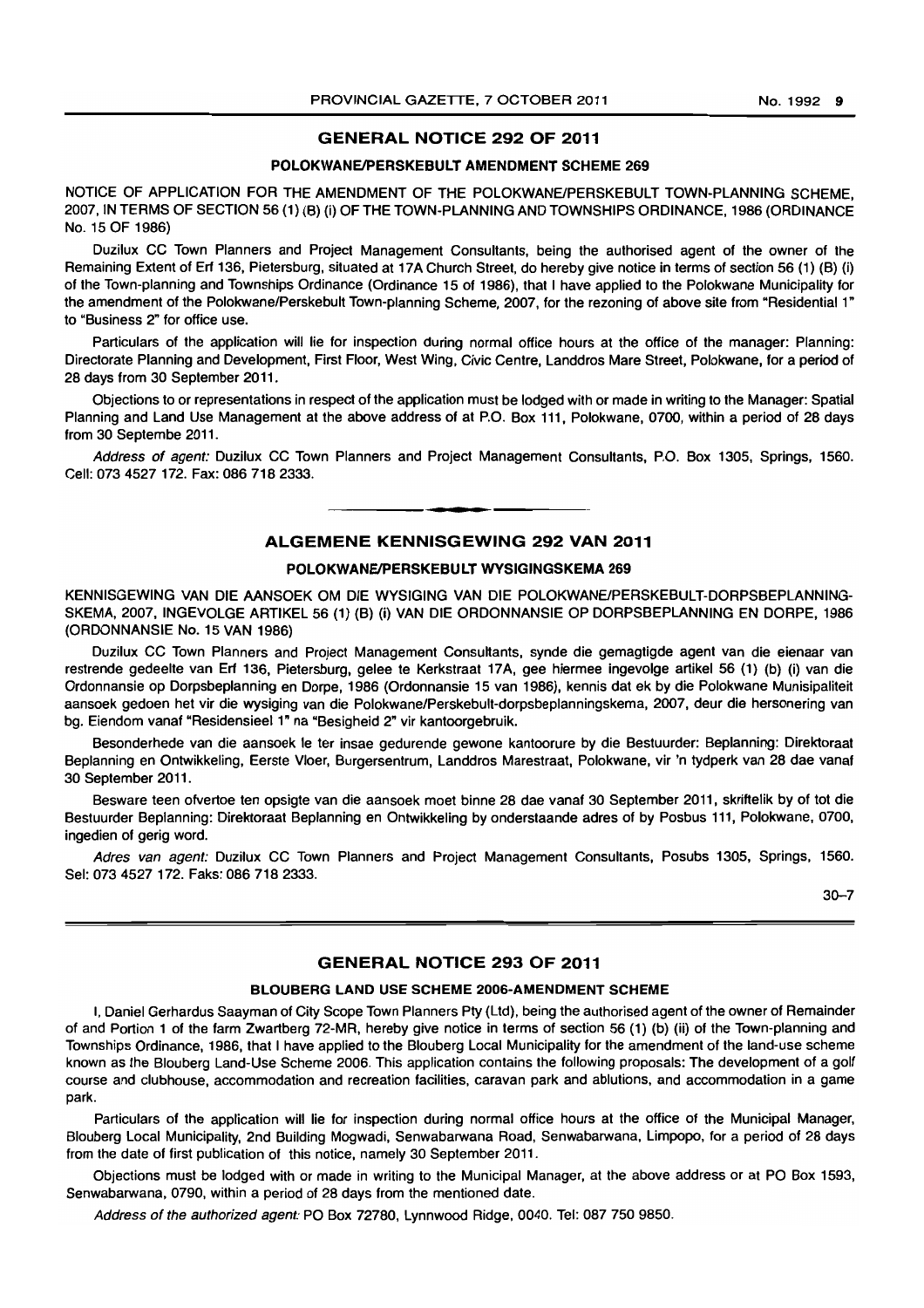# ALGEMENE KENNISGEWING 293 VAN 2011

### BLOUBERG GRONDGEBRUIKSKEMA 2006-WVSVGINGSKEMA

Ek, Daniel Gerhardus Saayman van City Scope Town Planners Edms Bpk, synde die gemagtigde agent van die eienaar van die Restant van en Gedeelte 1 van die plaas Zwartberg 72-MR, gee hiermee ingevolge artikel 56 (1) (b) (i) van die Ordonnansie op Dorpsbeplanning en Dorpe, 1986, kennis dat ek by die Blouberg Plaaslike Munisipaliteit aansoek gedoen het om die wysiging van die grondgebruikskema bekend as die Blouberg Grondgebruikskema 2006. Hierdie aansoek bevat die volgende voorstelle: Die ontwikkeling van 'n gholfbaan en klubhuis, akkommodasiegeriewe en ontspanningsgeriewe, woonwastaanplekke en abulusiegeriewe, asook akkommodasiegeriewe in 'n wildreservaat.

Besonderhede van die aansoek lê ter insae gedurende gewone kantoorure by die kantoor van die Munisipale Bestuurder, Blouberg Plaaslike Munisipaliteit. 2de Gebou Mogwadi, Senwabarwanaweg, Senwabarwana, Limpopo, en kan besigtig word, vir 'n periode van 28 dae vanaf die datum van eerste publikasie van hierdie kennisgewing naamlik 30 September 2011.

Besware teen of vertoë ten opsigte van die aansoek moet binne 'n tydperk van 28 dae vanaf bogenoemde datum skriftelik by of tot die Munisipale Bestuurder by bovermelde adres of by Posus 1593, Senwabarwana, 0790, ingedien of gerig word.

Adres van gemagtigde agent: Posbus 72780, Lynnwoodrif. 0040. Tel: 087 750 9850.

30-7

# GENERAL NOTICE 294 OF 2011

### GREATER GIVANI AMENDMENT SCHEME 5

The Greater Giyani Local Municipality hereby gives notice in terms of section 28 (1) (a) of the Town Planning and Townships Ordinance 1986 (Ord. No. 15 of 1986), read together with Proclamation No. R293 of 1962 (The Regulations for the Administration and Control of Townships, 1962) that an amendment scheme to be known as Greater Giyani Amendment Scheme 5, has been prepared by it.

This amendment scheme contains the following proposals: The rezoning of the streets where Shoprite  $[\pm 2.427 \text{ m}^2]$ , Sasol [± 2 905 m<sup>2</sup>] and Giyani [± 11 526 m<sup>2</sup>] taxi ranks are located in Giyani CBD from "Existing Public Roads" to "Special" for a taxi rank and related facilities, retail and offices with further conditions as contained in Annexure 4 to the scheme. These street areas/taxi rank areas are located all along the most north an north-eastern boundary of Giyani BA (CBD). directly south but adjacent to the main access road.

Particulars of the application will lie for inspection during normal office hours at the office of the Director: Technical Services, Giyani Civic Centre, opposite old Khensani Hospital, Giyani, 0826 [Attention: Mr H P Maluleke, tel: (015) 811-5500] for a period of 28 days from 30 September 2011.

Objections to or representations in respect of the application must be lodged with or made in writing to the Town Planner at the above address or at Private Bag X9559, Giyani, 0826, within a period of 28 days from 30 September 2011.

All correspondence also to be forwarded to: Pieterse. Du Toit and Associates CC, P.O. Box 11306. Bendor Park, 0713. Tel: (015) 297-497011. Fax: (015) 297-4584. E-mail: theo@profplanners.co.za

## Mr G I MASINGI, Municipal Manager

#### GENERAL NOTICE 294 OF 2011

. **- .** 

# XIKIMI LEXI CINCIWEKE XA VU-5 XA GREATER GIVANI

Va Masipala wa Ndzawu wa Greater Giyani va humesa xitiviso hi ku landza Xiyenge 28 (1) (a) xa Nawu wa ku Pulana Doroba na Malokhixi wa 1986, (Ord. No. 15 ya 1986), lowu hlayiwaka xikan'we na Xileriso xa vu-R293 xa 1962 (Milawu ya Vulawuri na Mafamhiselo ya Malokhixi, 1962), xa leswaku xikimi lexi cinciweke lexi nga ta tiveka tanihi Xikimi lexi Cinciwike xa vu-5 xa Greater Giyani, se xi lulamisiwile.

Xikimi lexi xi cinciweke xi na swiringanyeto leswi landzelaka: ku akiwa hi vuntshwa ka switarata laha ku nga na Shoprite [± 2 427 m²], Sasol [± 2 905 m²] na tirenke ta mathekisi ya Giyani [± 11 526 m²] exikarhi ka doroba ra Giyani ku suka eka Mapatu ya Mani na Mani lawa ya nga kona" ku ya eka "Ndzawu yo Hlawuleka" laha ku nga ta va na renke ya mathekisi na tindzawu leti fambisanaka na yona, vuxaviselo na tihofisi hi swiyimo swo latisela tanihi laha swi katsiweke hi kona eka Annexure 4 ya xikimi. Switarata leswi/renke ya mathekisi yi Ie tlhelweni ra Ie n'walungu swinene na n'walungu-vuxa wa ndzilikani wa Giyani BA (exikarhi ka doroba), hi Ie dzongeni kambe ekusushi na patu lerikulu ro nghena.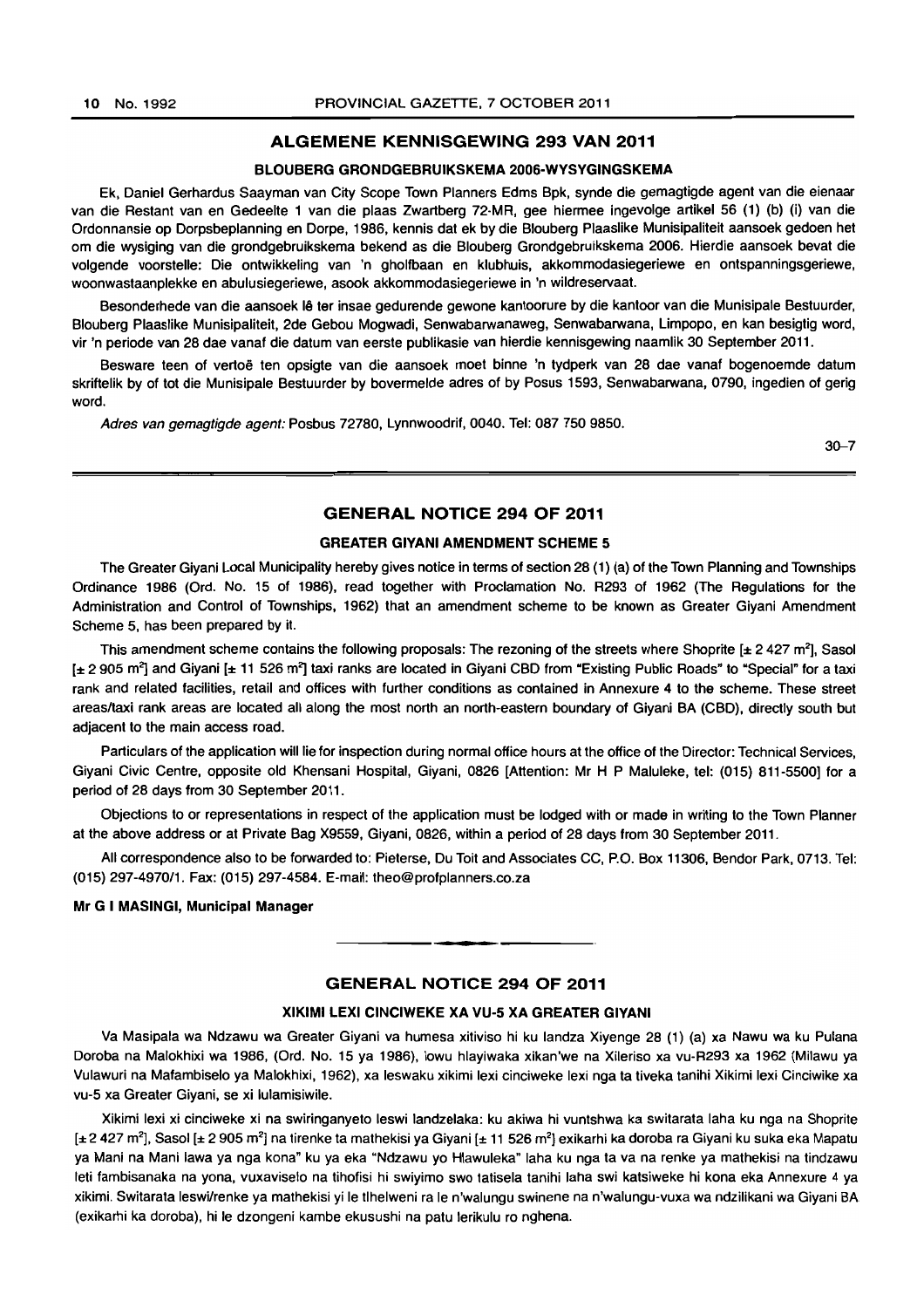Vuxokoxoko bya xikombelo byi nga kamberiwa hi nkarhi wa ntirho ehofisini ya Mutawuri: Techinical Services, Giyani Civic Centre, ekusuhi na xibedlele xa khale xa Khensani, Giyani, 0826 [Byi kongomisiwa eka: Nkul. H P Maluteke, Riqingho: (015) 811-5500] enkarhini wa 28 wa masiku ku sukela hi ti 30 Ndzati 2011.

Swivilelo kumbe vutiyimeri mayelana na xikombelo swi nga humesiwa kumbe swi rhumeriwa hi ku tsala kunene eka Town Planner eka adirese leyi nga laha henhla kumbe swi poseriwa eka Private Bag X9559, Giyani, 0826, enkarihini wa 28 wa masiku ku sukela hi ti 30 Ndzati 2011.

Matsalwa hinkwawo ya nga rhumeriwa eka: Pieterse, Du Toit and Associates CC, P.O. Box 11306, Bendor Park, 0713. Riqingho: e015} 297-4970/1. Fekisi: (015) 297-4584. E-mail: theo@profplanners.co.za

#### Nkul G I MASINGI, Mufambisl wa Masipala

30-7

# GENERAL NOTICE 295 OF 2011

# GREATER GIYANI LOCAL MUNICIPALITY

# PERMANENT CLOSURE OF STREETS/PORTIONS OF STREETS WHERE SHOPRITE, SASOL AND GIYANI TAXI RANKS ARE AT PRESENT LOCATED IN GIYANI CBD

Notice is hereby given in terms of section 67 of the Local Government Ordinance, 1939, read together with Proclamation No. R293 of 1962 (The Regulations for the Administration and Control of Townships, 1962), that the Greater Giyani Local Municipality proposes to permanently close streets/portions of streets where Shoprite ( $\pm$  2 427 m<sup>2</sup>), Sasol ( $\pm$  2 905 m<sup>2</sup>) and Giyani  $(± 11526 m<sup>2</sup>)$  taxi ranks are located in Giyani CBD. Theses streets areas/taxi rank areas are located all along the most north an north-eastern boundary of Giyani BA (CBD), directly south but adjacent to the main access road.

Particulars of the application will lie for inspection during normal office hours at the office of the Director: Technical Services, Giyani Civic Centre, opposite old Khensani Hospital, Giyani, 0826 [Attention: Mr H P Maluleke, Tel: (015) 811-5500], for a period of 30 days from 30 September 2011.

Objections to or representations in respect of the application must be lodged with or made in writing to the Town Planner, at the above address or at Private Bag X9559, Giyani, 0826, within a period of 30 days from 30 September 2011.

All correspondence also to be forwarded to: Pieterse, Du Toit and Associates CC, PO Box 11306, Bendor Park, 0713. Tel: (015) 297-4970/1. Fax: (015) 297-4584. E-mail: theo@profplanners.co.za

# Mr G I MASINGI, Municipal Manager

# GENERAL NOTICE 295 OF 2011

**-**

### MASIPALA WA NDZAWU WA GREATER GIVANI

# KU PFARIWA KA SWITARATAISWIPHEMU SWA SWITARATA LAHA SWESWI KU NGA NA SHOPRITE, SASOL NA TIRENKE TA MATHEKISI TA GIVANI EXIKARHI KA DOROSA RA GIVANI

Ku humesiwa xitiviso hi ku landza Xiyenge 67 xa Nawu wa Mimfumo ya Tindzawu, 1939, lexi hlayiwaka xikan'we na Xileriso xa vu-R293 xa 1962 (Milawu ya Vulawuri na Mafambiselo ya Malokhixi, 1962), xa leswaku masipala wa Ndzawu wa Greater Giyani wu ringanyeta ku pfariwa ka switarata/Swiphemu swa switarata laha sweswi ku nga na Shoprite (± 2 427 m<sup>2</sup>), Sasol (± 2 905 m<sup>2</sup>) na tirenke ta mathekisi ya Giyani (± 11 526 m<sup>2</sup>) exikarhi ka doroba ra Giyani.

Switarata leswi/renke ya rnathekisi yi Ie tlhelweni ra Ie n'walungu swinene na n'walungu-vuxa wa ndzilikani wa Giyani BA (exikarhi ka doroba), hi Ie dzongeni kambe ekusuhi na patu lerikulu ro nghena.

Vuxokoxoko bya xikombelo byi nga kamberiwa hi nkarhi wa ntirho ehofisini ya Mulawuri: Technical Services, Giyani Civic Centre, ekusuhi na xibedlele xa khale xa Khensani, Giyani, 0826 [Byi kongomisiwa eka: Nkul. H P Maluleke. Riqingho: (015) 811-5500] enkarhini wa 30 wa masiku ku sukela hi ti 30 Ndzati 2011.

Swivilelo kumbe vutiyimeri mayelana na xikombelo swi nga humesiwa kumbe swi rhumeriwa hi ku tsala kunene eka Town Planner eka adirese leyi nga laha henhla kumbe swi poseriwa eka Private Bag X9559, Giyani, 0826, enkarhini wa 30 wa masiku ku sukela hi ti 30 Ndzati 2011.

Matsalwa hinkwawo ya nga rhumeriwa eka: Pieterse, Du Toit and Associates CC, PO Box 11306, Bendor Park, 0713. Riqingho: (015) 297-4970/1. Fekisi: (015) 297-4584. E-mail: theo@profplanners.co.za

#### Nkul G I MASINGI, Mufambisi wa Masipala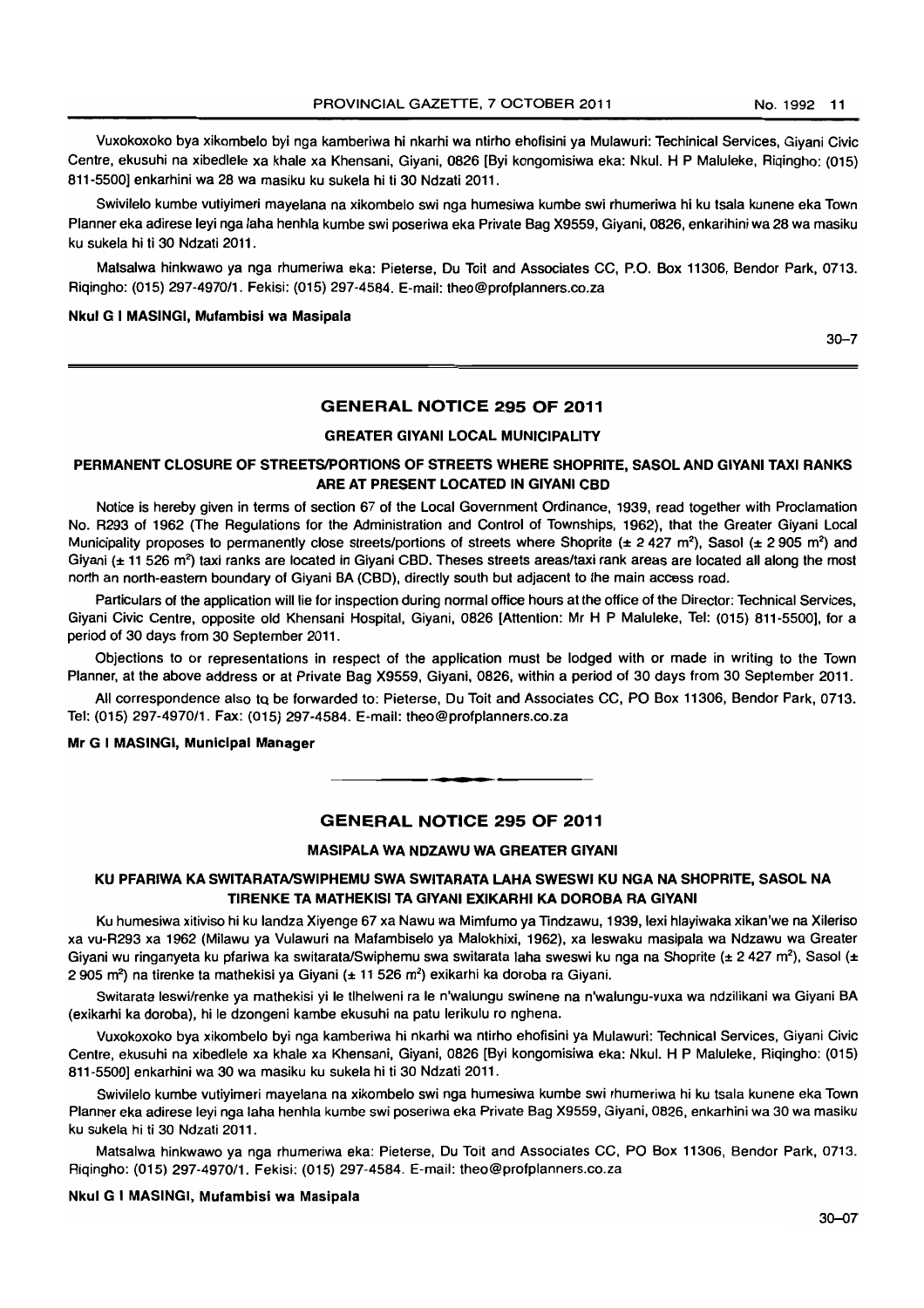# GENERAL NOTICE 301 OF 2011

### LEPHALALE TOWN-PLANNING SCHEME, 2005

#### NOTICE IN TERMS OF SECTION 6 OF THE DIVISION OF LAND ORDINANCE (1986)

I, Wally Ross, being the authorised agent of the owner(s) of Portion 9 (a portion of Portion 3) of the farm Ehrenbreitstein 525 LQ, hereby give notice notice in terms of section 6 of the division of Land Ordinance, 1986, that I have applied to the Lephalale Municipality, for the amendment of the town-planning scheme known as Lephalale Town-planning Scheme, 2005, for the Division of Land, on the Remaining Extent of Portion 9 (a portion of Portion 3) of the farm Ehrenbreitstein 525 LQ, subject to certain restrictive conditions as imposed by the Municipality.

Particulars of the application will lie for inspection during office hours at the office of the Manager, Corporate Services, Room D105, Municipal Offices, Lephalale Local Municipality, for a period of 28 days from 7 October 2011 .

Any person who wishes to object to the application or submit representations in respect of the application may submit such objections or representations. in writing, to The Manager: Corporate Services, at the above address or Private Bag X136, lephalale, 0555, within a period of 28 days.

Name and address of the authorised agent: Ross and Associates Architects, Postnet Suite 20, Private Bag X7501, Onverwacht, 0557 (48 Ellis Street, Ellisras, 0555). Tel: 082 4261215. Fax: 086 513 0691. E-mail: admin@rossarch.co.za

# I **• I**  ALGEMENE KENNISGEWING 301 VAN 2011

### LEPHALALE-DORPSBEPLANNINGSKEMA, 2005

#### KENNISGEWING INGEVOLGE ARTIKEL 6 VAN DIE ORDONNANSIE ONDERVERDELING (1986)

Ek, Wally Ross, synde die gemagtigde agent van die eienaar van Gedeelte 9 ('n gedeelte van Gedeelte 3) van die plaas Ehrenbreitstein 525 lQ, gee hiermee ingevolge artikel 6 van die Ordonnansie van Onderverdeling, 1986, kennis dat ek by die Lephalale Munisipaliteit, aansoek doen om die wysiging van die dorpsbeplanningskema bekend as Lephalale-dorpsbeplanningskema, 2005, vir die onderverdeling van Gedeelte 9 ('n gedeelte van Gedeelte 3) van die plaas Ehrenbreitstein 525 LQ, onderworpe aan sekere beperkings in terme van die Munisipaliteit.

Besonderhede van die aansoek Ie ter insae gedurende normale kantoorure by die kantoor van die Bestuurder, Korporatiewe Dienste, Kamer Dl05, Munisipaliteit Kantoore, Lephalale Local Munisipaliteit, vir 'n tydperk van 28 dae van 7 Oktober 2011.

Enige persoon wat beswaar will maak teen die aansoek of vertoe wil rig ten opsigte van die aansoek moet sodanige besware of vertoë skriftelik by of tot die Bestuurder: Korporatiewe Dienste, by bovermelde adres of by Privaatsak X136, Lephalale, 0555, binne 'n tydperk van 28 dae.

Naam en adres van gemagtigde agent: Ross and Associates Architects, Postnet Suite 20, Private Bag X7501, Onverwacht, 0557 (48 Ellis Street, Ellisras, 0555). Tel: 082 4261215. Fax: 086 513 0691. E-mail: admin@rossarch.co.za

 $7 - 14$ 

# **GENERAL NOTICE 302 OF 2011**

# POLOKWANE/PERSKEBULT AMENDMENT SCHEME 270

Planning Concept being the authorised agent of the owner of Erf 4023, Pietersburg X11, hereby give notice in terms of section 56 (1) (B) (i) of the Town-planning and Townships Ordinance (Ordinance 15 of 1986), that I have applied to the Polokwane Municipality for the amendment of the Polokwane/Perskebult Town-planning Scheme, 2007, for the rezoning of the above-mentioned property situated at 200 Suid Street, from "Residential 1" to "Residential 2" and to increase the density to 44 units per ha in terms of clause 21 of the Town-planning Scheme, 2007, to develop 6 units.

Particulars of the application will lie for inspection during normal office hours at the offices of the Manager Planning: Directorate Planning and Development, First Floor, West Wing, Civic Centre, Landdros Mare Street, Polokwane, for a period of 28 days from 7 October 2011.

Objections and or representations in respect to the application must be lodged with or made in writing to the underneath address or to the offices of the Manager Planning: Directorate Planning and Development. First Floor, Civic Centre, Landdros Mare Street, or Box 111, Polokwane, 0700, within a period of 28 days from 7 October 2011.

Address of agent: Planning Concept, Box 15001, Flora Park, Polokwane, 0699.

### ALGEMENE KENNISGEWING 302 VAN 2011

I **\_ I** 

# POLOKWANE/PERSKEBULT WYSIGINGSKEMA 270

Planning Concept synde die gemagtigde agent van die eienaar van Erf 4023, Pietersburg X11, gee hiermee ingevolge artikel 56 (1) (8) (i) van die Ordonnansie op Dorpsbeplanning en Dorpe (Ordonnansie 15 van 1986), kennis dat ek by die Polokwane Munisipaliteit aansoek gedoen het vir die wysiging van die Polokwane/Perskebult Dorps Beplanningskema, 2007. deur hersonering van geleë te Suidstraat 200, vanaf "Residensieel 1" na "Residensieel 2" en in terme van klousule 21 van die skema om die digtheid te verhoog na 44 eenhede per ha, om 6 eenhede te ontwikkel.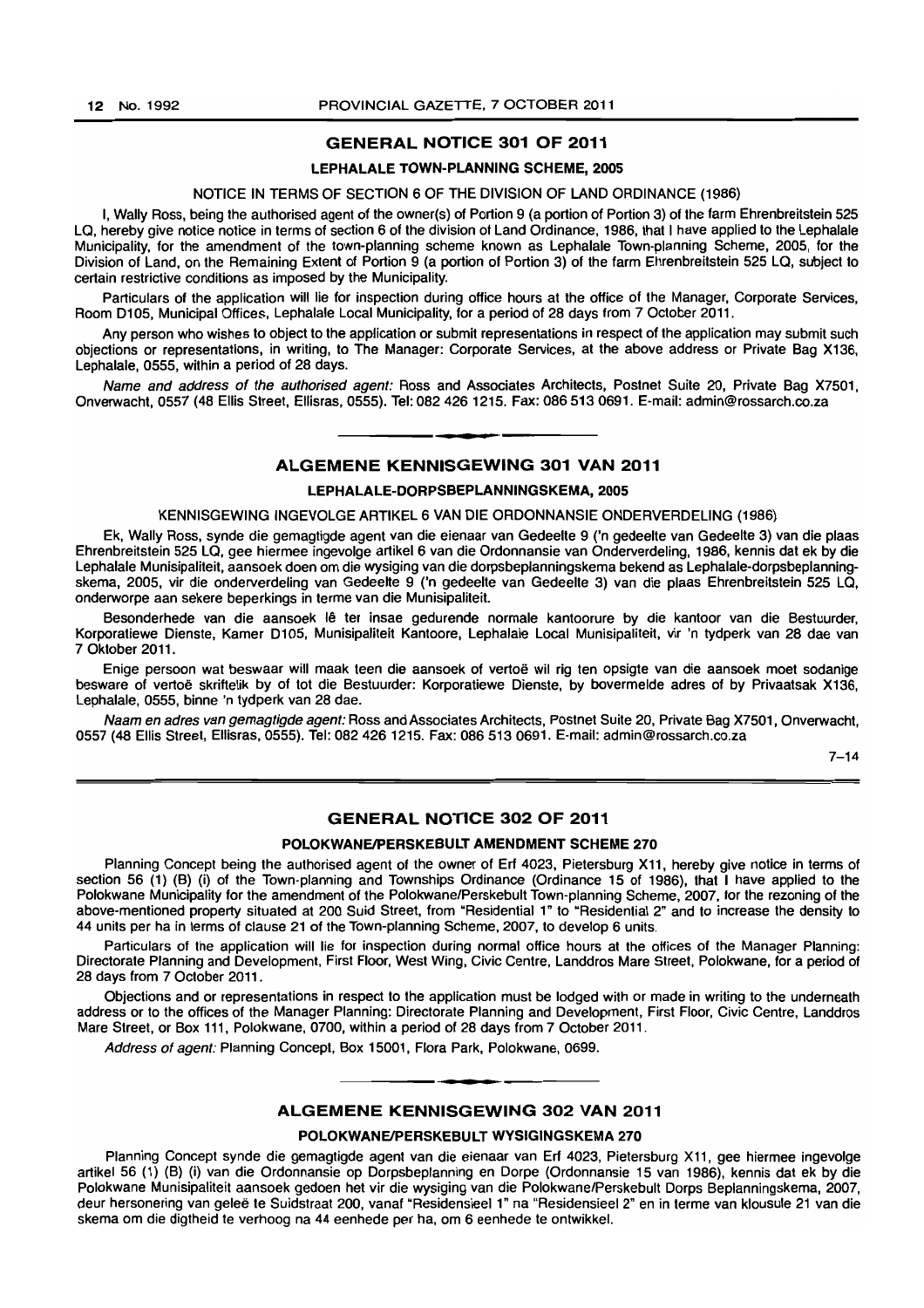Besonderhede van die aansoek lê ter insae gedurende gewone kantoorure by die kantoor van die Bestuurder: Beplanning, Direktoraat Beplanning en Ontwikkeling, Eerste Vloer, Burgersentrum, Landros Marestraat, Polokwane, vir 'n tydperk van 28 dae vanaf 7 October 2011.

Besware teen of vertoë ten opsigte van die aansoek moet binne 28 dae van 7 Oktober 2011, skriftelik by of tot die Bestuurder: Beplanning, Direktoraat Beplanning en Ontwikkeling, by onderstaande adres of by Posbus 111, Polokwane, 0700, ingedien of gerig word.

Adres van agent: Planning Concept, Posbus 15001, Flora Park, Polokwane, 0699.

 $7 - 14$ 

# GENERAL NOTICE 303 OF 2011

### NOTICE OF APPLICATION FOR AMENDMENT OF THE EMALAHLENI LAND USE MANAGEMENT SCHEME 2010, IN TERMS OF SECTION 56 (1) (b) (i) OF THE TOWN-PLANNING AND TOWNSHIPS ORDINANCE, 1986

#### EMALAHLENI AMENDMENT SCHEME, 1555

I, Karl Wilhelm Rost, of Townscape Planning Solutions being the authorised agent of the owner of Ert 2666, Ga-Nala Extension 11, Registration Division I.S., Province Mpumalanga, hereby give notice in terms of section 56 (1) (b) (i) of the Townplanning and Townships Ordinance, 1986, that I have applied to the Emalahleni Local Municipality for the amendment of the town-planning scheme known as the Emalahleni Land Use Management Scheme, 2010, by the rezoning of the ert described above, situated on 38 Falcon Crescent, from "Residential 1" to "Residential 2" for the purpose of dwelling units with a density of 25 units per hectare.

Particulars of the application will lay for inspection during normal office hours at the office of the Chief Town Planner, Third Floor, Civic Centre, Mandela Avenue, Emalahleni, for a period of 28 days from 07 October 2011.

Objections to or representations in respect of the application must be lodged with or made in writing to the Municipal Manager, at the above address or at P.O. Box 3, Emalahleni, 1035, within a period of 28 days from 07 October 2011.

Address of Applicant: Townscape Planning Solutions, P.O. Box 375, River Crescent, 1042. Phone: (013) 656-0554. Fax: (013) 656-3321. (Our ref: P11237 Prov Gazette.) . **- .** 

### ALGEMENE KENNISGEWING 303 VAN 2011

KENNISGEWING VAN MNSOEK OM WYSIGING VAN DIE EMHLANGENI GRONDGEBRUIKBESTUURSKEMA, 2010, INGEVOLGE ARTIKEL 56 (1) (b) (i) VAN DIE ORDONNANSIE OP DORPSBEPLANNING EN DORPE, 1986

### EMALAHLENI WYSIGINGSKEMA 1555

Ek, Karl Wilhelm Rost van Townscape Planning Solutions synde die gemagtigde agent van die eienaar van Erf 2666, Ga-Nala Uitbreiding 11, Registrasie Afdeling I.S., Provinsie Mpumalanga, gee hiermee ingevolge artikel 56 (1) (b) (i) van die Ordonnansie op Dorpsbeplanning en Dorpe, 1986, kennis dat ek by die Emalahleni Plaaslike Munisipaliteit aansoek gedoen het om die wysiging van die dorpsbeplanningskema, bekend as die Emalahleni Grondgebruikbestuurskema 2010, deur die hersonering van die eiendom hierbo beskryf, gelee te Falconsingel 38, van "Residensieel 1" na "Residensieel 2" vir die doeleinde van woonhuise met 'n digtheid van 25 eenhede per hektaar.

Besonderhede van die aansoek Ie ter insae gedurende gewone kantoorure by die Hoof Stadsbeplanner, Derde Vloer, Burgersentrum, Mandelarylaan, Emalahleni, vir 'n tydperk van 28 dae vanaf 07 Oktober 2011.

Besware teen of vertoë ten opsigte van die aansoek moet binne 'n tydperk van 28 dae vanaf 07 Oktober 2011, skriftelik tot die Munisipale Bestuurder by bovermelde adres of by Posbus 3, Emalahleni, 1035, ingedien of gerig word.

Adres van Applikant: Townscape Planning Solutions, Posbus 375, River Crescent, 1042. Tel: (013) 656-0554. Faks: (013) 656-3321. (Ons verwysings: P11237 Prov Gazette.)

 $7 - 14$ 

# GENERAL NOTICE 306 OF 2011

LIMPOPO GAMBLING ACT (ACT 4 OF 1996)

### APPLICATION FOR BOOKMAKER LICENCE

Notice is hereby given that Fort Wood Transport Enterprises (Reg. No. 2006/071946/23), is submitting an application for a Bookmaker Licence to the Limpopo Gambling Board on 30 September 2011.

The application will be open for public inspection at the office of the Limpopo Gambling Board/22 Schoeman Street, Polokwane.

- The purpose of the application is to obtain a licence to conduct betting on horse racing and sport on the premises of the aforesaid business.
- The applicant's bookmaker premises (business) is located at 179 Rabalao Street, Bela-Bela.
- The owners and/or managers of the site is as follows: Mr Judas Matimbe Chauke (5402095709088) and Desia Mmule Jane Chauke (5811170814086).

Attention is directed to Act 4 of 1996 which makes provision for the lodging of written objections in respect of the application. Such objection should be lodged within 30 days with the CEO, Limpopo Gambling Board/22 Schoeman Street, Polokwane, or Private Bag X9520, Polokwane, 0700.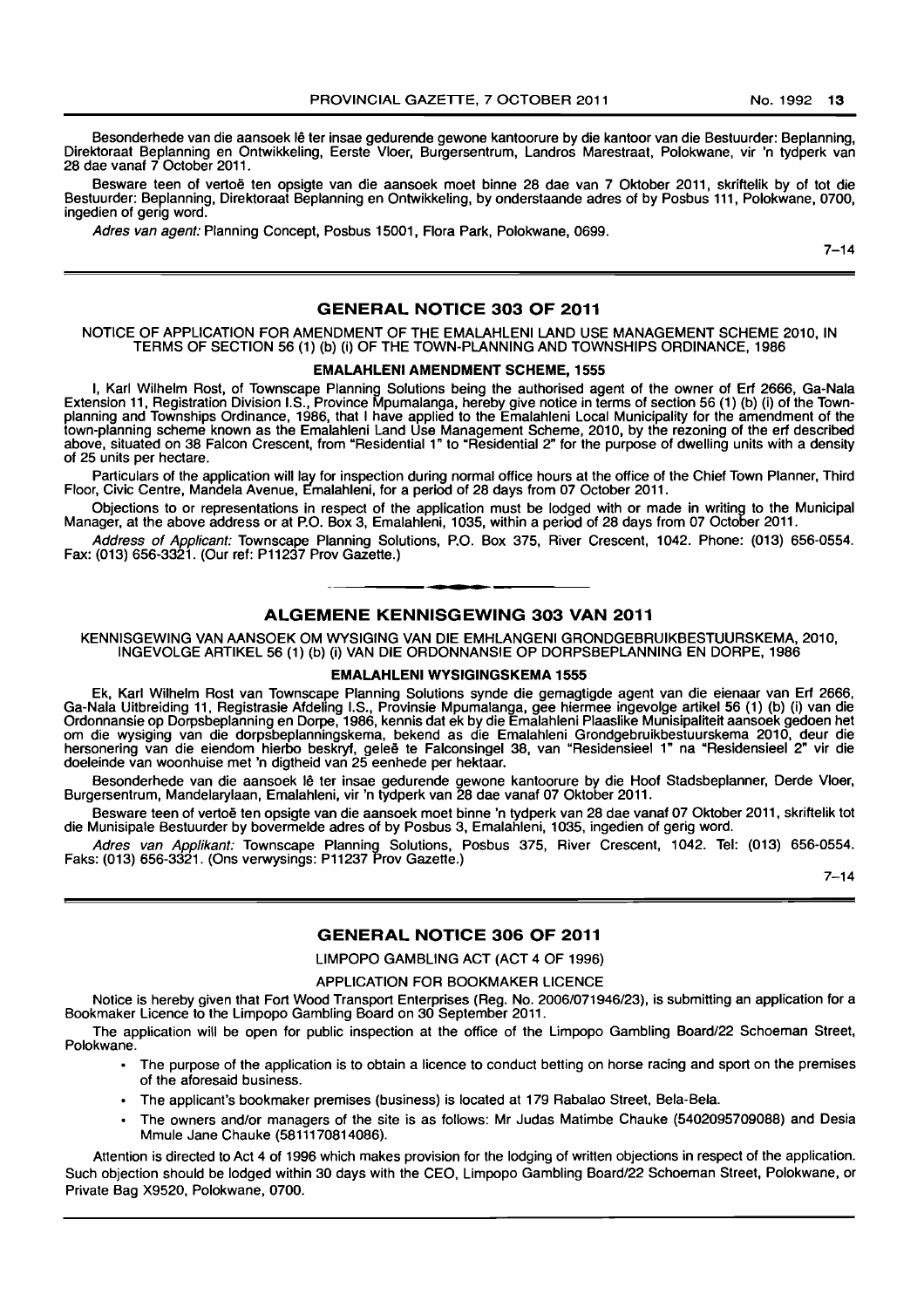# GENERAL NOTICE 290 OF 2011

# Notice of land development area application

(Regulation 21(10) of the Development Facilitation Regulations in terms of the Development Facilitation Act. 1995) Charlotte van der Merwe of Kamekho Town Planners CC, POBox 4169, Polokwane 0700 (the land development applicant) has lodged an application for the establishment of a land development area in terms of the Development Facilitation Act, 1995 (Act 67 of 1995). The application is for the change in land use of Erf 437, Louis Trichardt (corner of Rissik and Kock streets, Makhado), from "Residential 1" to "Special" (Makhado Land Use Scheme 2009 <sup>~</sup> Amendment Scheme 4) for the purpose of a filling station and convenience store, subject to certain conditions as stipulated in annexure 4 to the scheme, amongst others: coverage 60%, bulk 2 and height 2 storeys.

The relevant plans, documents and information are available for inspection at Hensa Towers, 20 Rabe Street. Polokwane and at the land development applicant for a period of 21 days from 30 September 2011. The application will be considered at a tribunal hearing to be held at the Makhado Municipal Council chambers. 83 Krogh street, Makhado, on 13 January 2012 at 10:00, and the pre~hearing conference will be held at the same venue on 9 December 2011 at 10:00.

Any person having an interest in the application should please note:

- 1. You may within a period of 21 (twenty one) days from 30 September 2011 being the date of the first publication of this notice, provide the land development applicant with your written representation in support of the application or any other written representation not amounting to an objection, in which case you are not required to attend the tribunal hearing; or
- 2. If your comments constitute an objection to any aspect of the land development application, you must appear in person or through a duly authorised representative before the tribunal at the pre-hearing conference.

Any written objection or representation must state the name and address of the person or body making the objection or representation, the interest that such person or body has in the matter, and the reasons for the objection or representation, and must be delivered to the land development applicant at his or her address set out below within the said period of 21 days from 30 September 2011, being the date of the first publication of this notice.

You may contact the Designated Officer if you have any queries at 20 Rabe street, Polokwane or Private Bag x 9485, Polokwane 0700, tel 015 2845354 and e-mail: netshitombonint@limdlqh.gov.za

Land Development applicant: Charlotte van der Merwe, Kamekho Town Planners, P O Box 4169 Polokwane 0700 tel: 015-2957382 fax: 015-2959693, e-mail: charlotte@kamekho.co.za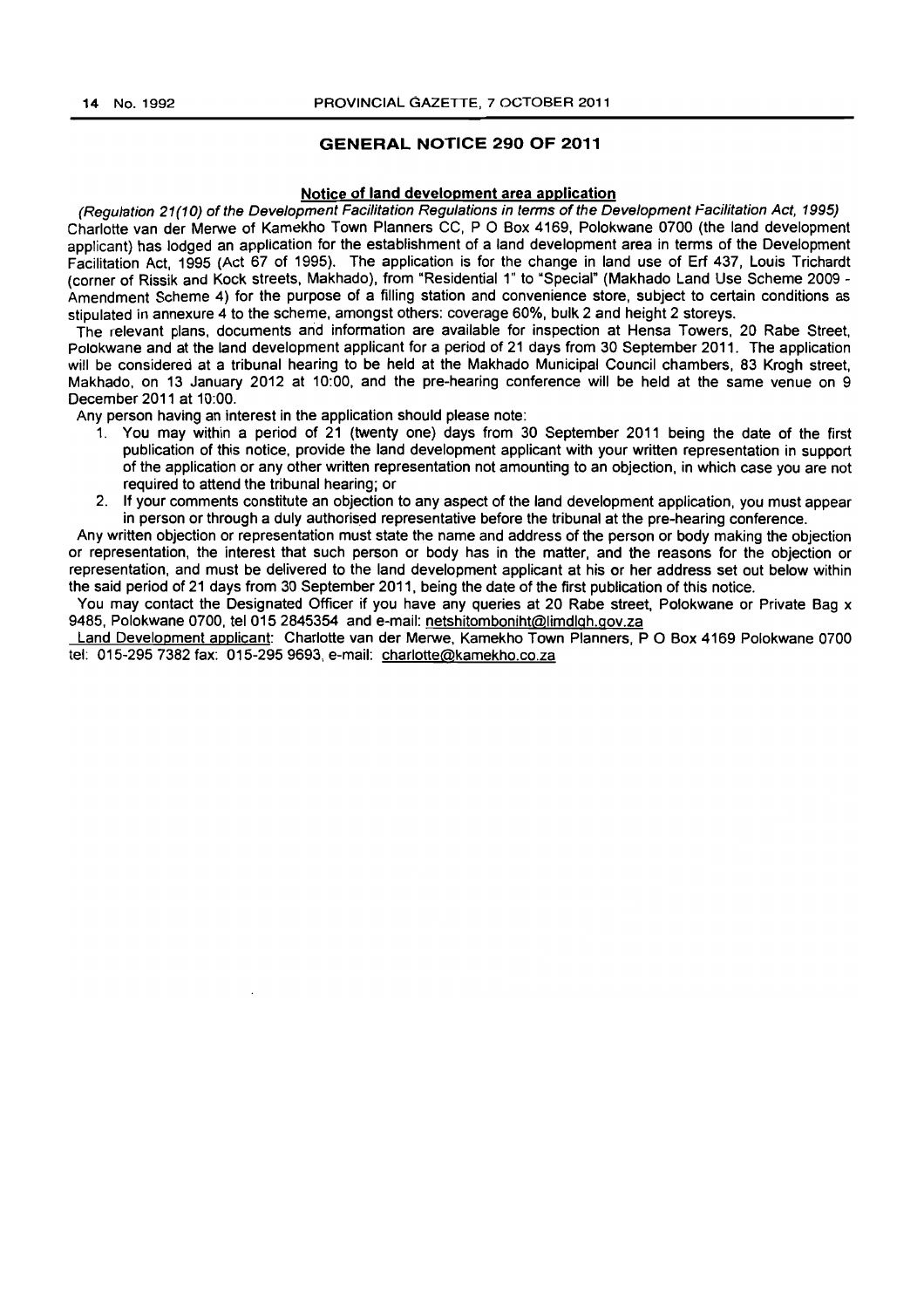# **GENERAL NOTICE 290 OF 2011**

#### **Genral Noticetof 2011**

# Ndivhadso va khambelo va u vusuludza mupo

(Regulation 21 (10) of the Development Facilitation Regulations in terms of the Development Facilitation Act, 1995) Charlotte van der Merwe wa Kamekho Town Planners CC, P O Box 4169, Polokwane 0700 (vha humbeli vha u vusuludza Mupo) vha bviza khumbelo ya u bvusulusa Mupo uya nga Development Facilitation Act 1995 (Act 67 of 1995). Khumbelo ndiya u shadukisa tshumiso ya mupo wa En 437, Louis Trichardt (corner of Rissik and Kock street Makhado) ubva kha fhethu hau dzula 1 uya kha tshititshi tsha petrol, vhengele, nga fhasi ha minwe ya milayo kha annexure 4 ya scheme.

Thodea dzothe na zwidodombedzwa zwi wanala officin; dza Hensa Towers, 20 Rabe street Polokwane, kha a vho vhane vhatoda utola kha maduvha. a ubva nga fumimbili na nthihi (21) days ubva ngadzi 30 September 2011. Khumbelo dzido dzhielwa nzhele kha mutangano wo khethwaho une wa do farelwa Makhado Municipal council chambers 83 Krogh street Makhado nga duvha la 13 January 2012 nga 10:00, mutangano wa u thoma u dofarelwa fhethu huthihi na hau thoma ga dzi 09 December 2011 nga 10:00.

Munwe na munwe a ne avha na dzangalelo la khumbelo u faneta udzhiela nzhele zwi tevhelaho:

- 1. Vho tea uri kha maduvha a fumi mbili na nthihi (21) 0 ambiwa ho ubva ngadzi 30 September 2011. line lavha duvha lau bviswa ha hei ndivhadzo. Vha rumele zwidodombedwa zwavho kha vha vusuludzi vha mupo (Kamekho) thodea dzothe dzo nwalaho u tikedza khumbelo dzavho.
- 2. Kharali vhupfi havho vhutshi hanedzana na zwinwe zwa u bvusuludzwa ha mupo. Vha fanela u vhonala nga nama. Kana muthu 0 khoethwaho phanda ha mutangano wo khethwaho.

Zwinwe na zwinwe zwo nwalaho zwo no hanedzana, zwotea u vha na madzina na addresi ya muthu kana tshigwada, zwa vhathu vhane vhavha na khanedza .Muthu kana tshigwada tsha vha humbeli vha u vusudza mupo kha addresi yo nwalwaho afho fhasi, kha maduvha 0 ambwaho a fumi mbili na nthihi (21) days ubva nga dzi 30 September 2011. Line lavha duvha la uthoma la hei ndivhadzo.

Vha nga kwama mu offisiri 0 khethwaho kharali vhana dzi mbudziso kha 20 Rabe street Polokwane. kana Private Bag X 9485, Polokwane. 0700. Tel 015284 5354 na e-mail: netshitomboniht@limdlgh.gov.za

Vha humbeli vha u vusuludza mupo: Charlotte van der Merwe, Kamekho Town Planners, P O Box 4169, Polokwane, 0700 Tel: 0152957382 fax: 0152959693. e-mail: charlotte@kamekho.co.za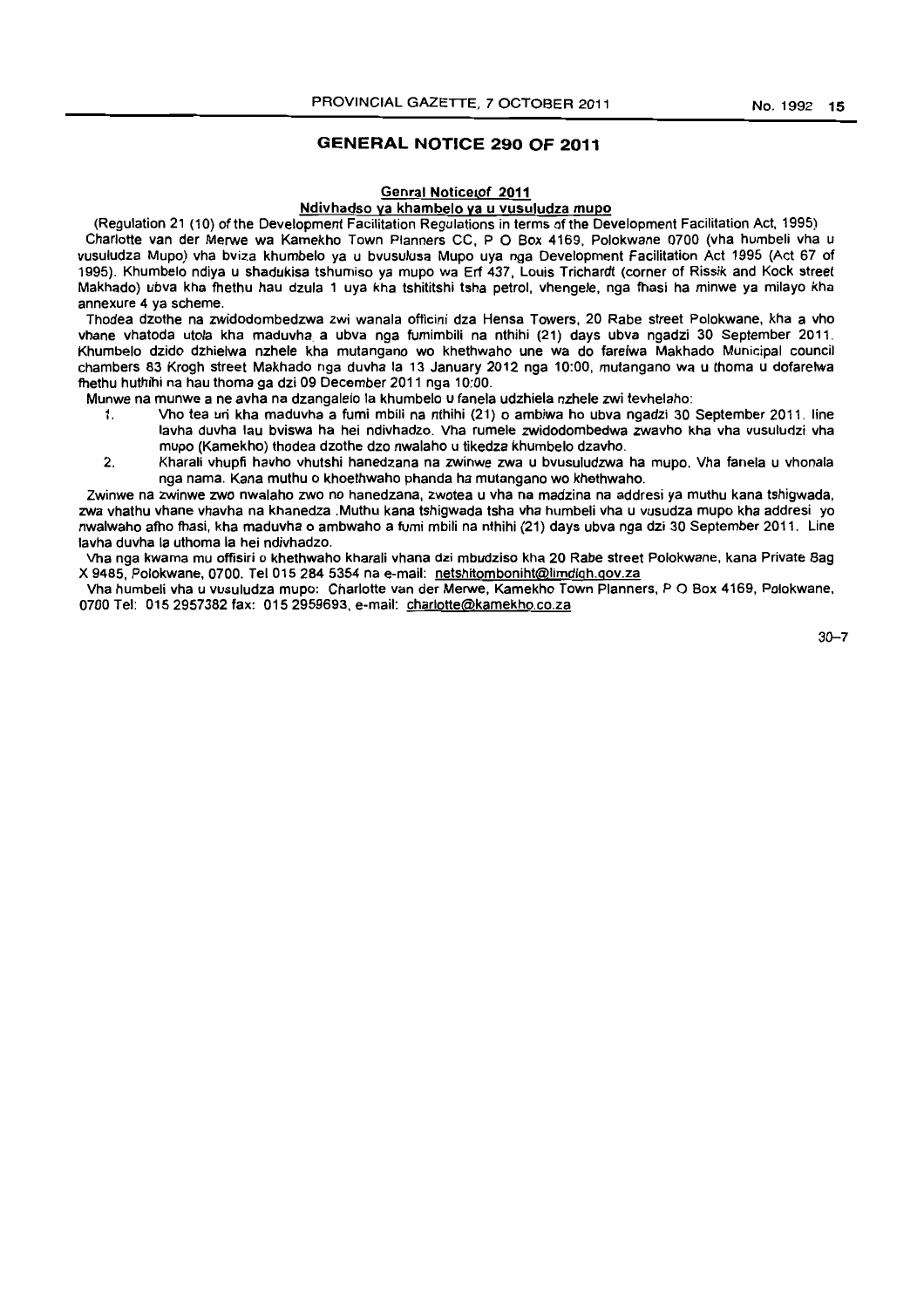# GENERAL NOTICE 304 OF 2011

# MOOKGOPONG LAND USE SCHEME, 2004 (AMENDMENT SCHEME No. 63), THE GREATER POTGIETERSRUS AMENMENT SCHEME 1997 (AMENDMENT SCHEMES 297, 301 AND 302) AND NOTICE OF APPLICATION IN TERMS OF THE REGULATIONS FOR THE ADMINISTRATION AND CONTROL OF TOWNSHIPS IN BLACK AREAS, 1962 (PROCLAMATION R293 OF 1962)

We, Masungulo Town &. Regional Planners being an authorized agent of the owners of the erven mentioned below, hereby give notice in terms of section 56 (1) (b) of the Town-planning and Townships Ordinance, 1986 (Ordinance 15 of 1986), that we have applied to the

1. Mookgopong Municipality for the amendment of the Mookgopong Land Use Scheme, 2004, in the following manner:

Amendment Scheme 63: The rezoning of the part of the Remaining Portion of Portion 21 ( A Portion of Portion of Portion 7 ) of the Farm Vlakfontein 522, Registration K.R. Umpopo Province from ~ agriculture" to "Special" for Guesthouse. Particulars of the application will lie for inspection during normal office hours at the office of the Land Use Planner: Technical Services: Civic Centre, cnr. Nelson Mandela & Mookgopong Drive, Mookgopong, for a period of 28 days from 07 October 2011 (date of the first notice). Objections to or representations in respect of the application must be lodged with or made in writing to the Land Use Planner: Technical Services at the above-mentioned address or P/Bag X 340, Mookgopong 0560, within a period of 28 days from 07 October 2011. Address of agent: Masungulo Town and Regional Planners, 85 Thabo Mbeki Drive, Mokopane 0601. Tel: (015) 491 - 4521, Fax: 015 491 2221.

- 2. Mogalakwena Municipality for the amendment of the Greater Potgietersrus Town Planning Scheme, 1997 in the following manner:
	- Amendment Scheme 297: The Remainder of Erf 391 Piet Potgietersrus Township, Registration Division K.S, Limpopo, situated at No. 29 Hooge Street from "Residential 1 *n* to "Business *1".*
	- > Amendment Scheme 301: The Remaining Extent of erf 501 Piet Potgietesrus Township, Registration Division K.S, Limpopo, Situated at 74 Rabe Street from "Residential 1" to "Residential 3" with relaxation to 45 dwelling units per hectare in order to build 10 units.
	- > Amendment Scheme 302: The Remaining Extent of erf 105 Piet Potgietesrus Township, Registration Division K.S, Limpopo, situated at 126 Schoeman Street from "Residential 1" to "Residential 3" with relaxation to 45 dwelling units per hectare in order to build 10 units.

Particulars of the application will lie for inspection during normal office hours at the office of the Municipal Manager: Civic Centre, Mokopane, for a period of 28 days from 07 October 2011 (the date of the first publication of the notice). Objections to or representations in respect of the application must be lodged with or made in writing to the Municipal Manager at the above-mentioned address or at P.O Box 34, Mokopane, 0600, within a period of 28 days from 07 October 2011. Address of agent: Masungulo Town &. Regional Planners, 85 Thabo Mbeki, 1st Floor, Bosveld Center, Mokopane 0600. Tel: (015) 491-4521, Fax: (015) 491-2221

3. Limpopo Department of Local Government & Housing: that we have applied to the Department of Local Government and Housing, Limpopo, in terms of the Regulations for the Administration and Control of Townships in Black Areas, 1962 (Proclamation R293 of 1962) for the rezoning of Portion 3 of erf 2277 Mahwelereng A from "Residential 1" to "Residential 3" with relaxation to 45 dwelling units per hectare in order to build 12 units. The relevant plans, documents and information are available for Inspection at office no's 28 and or 36, Planning and Land Use Management, ground floor, Local Government and Housing, Limpopo, 15 Rabe Street, Polokwane, 0699 for a period of 28 days from 07 October 2011 (the date of the first publication of the notice). Objections to or representations in respect of the application must be lodged with or made in writing to the Planning and Land Use Section, Department of local Government and Housing at the above address or at Private Bag X9485, Polokwane 0700, within a period of 28 days from 07 October 2011. Address of agent: Masungulo Town & Regional Planners, 85 Thabo Mbeki, 1<sup>st</sup> Floor, Bosveld Center, Mokopane 0600. Tel: (015) 491-4521, Fax: (015) 491-2221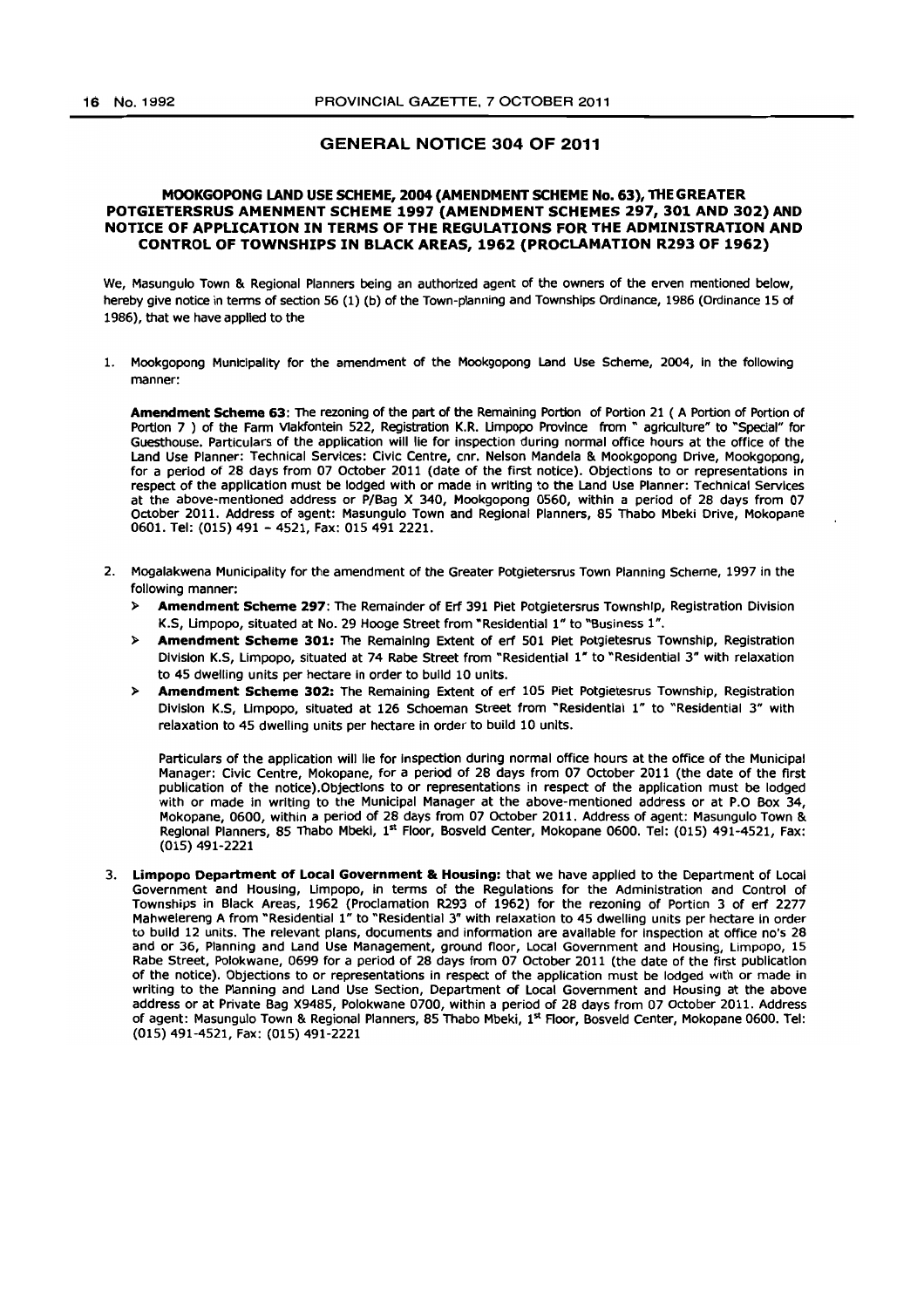# ALGEMENE KENNISGEWING 304 VAN 2011

#### DIE MOOKGOPONG GRONDGEBRUIK SKEMA, 2004 (WYSIGINGSKEMA 63), DIE WYSIGING VAN DIE GROTER POTGIETERSRUS 1997 (WYSIGINGSKEMAS 297, 301 EN 302) EN KENNISGEWING VAN AANSOEK INGEVOLGE DIE REGULASIES VIR DIE ADMINISTRASIE EN BEHEER VAN DORPE IN SWART GEBIEDE, 1962 (PROKLAMASIE 293 VAN 1962)

Ons, Masungulo Stads- en Streekeplanners, synde die gemagtigde agente van die eienaars van die erwe hieronder genoem, gee hiermee ingevolge artikel 56 (1) (b) (ii) van Ordonnansie op Dorpsbeplanning en Dorpe, 1986 (Ordonnansie 15 van 1986), kennis dat ans aansaek gedoen het by die

1. Mookgopong Munisipaliteit, om die wysiging van die Mookgopong Grondgebruik Skema, 2004 • vir

Wysigingskema 63: deur die hersonering vir Gedeelte van Resterende Gedeelte van Gedeelte 21 ( n gedeelte van Gedeelte 7) van die Plaas Vlakfontein 522, Registrasie Afdeling K.R., Limpopo Provinsie vanaf "Landbou" na Spesiale" vir n Guesthuis. Bes onderhede van die aansoek Ie ter Insae gedurende gewone kantoorure by die kantoor van die Beplannlng Grondgebruik: Tekniese Dienste, Mookgopong, vir n tydperk van 28 dae vanaf 07 Oktober 2011 (datum van die eerste publlkasle). Besware teen of vertoe ten opsigte van die aansoek moet binne 28 dae vanaf 07 Oktober 2011 skriftellk by die Beplannlng Grondgebrulk by bovenmelde adres, of by Prlvaatsak 340, Mookgopong, 0560, ingedlen of gerlg word. Adres van agent: Masungulo Stads and Streek Beplanners, Thabo Mbekl Rylaan, Mokopane, 0601. Tel: (015) 491 - 4521, Faks: 015491 2221.

- 2. Mogalakwena Munisipaliteit om die dorpbeplanninskema bekend as die GroterPotgietersrusdorpbeplanningskema, 1997, Vir:
	- Wyslglngskema 297: die hersonering van Restante Erf 391, Piet Potgietersrus Dorpsgebled, Registrasie Afdeling K.S., Limpopo, gelee te Hooge Straat 29, Mokopane, vanaf " Residensieel 1" na Besigheid 1".
	- Wysigingskema 301: die hersonering van Restante van Erf 501, Piet Potgietersrus Dorpsgebied, Registrasie Afdeling K.S., Limpopo, gelee te Rabe Straat 74, Mokopane, vanaf " Residensieel 1" na "Resldensieel 3" vir 45 woonstelle per hektaar met die posit om 10 woonstelle te stig
	- Wysigingskema 302: die hersonering van Restante van Erf 105, Piet Potgietersrus Dorpsgebied, Registrasie Afdellng K.S., Limpopo, gelee te Schoeman Straat 126, Mokopane, vanaf" Resldensieel 1" na "Resldensleel 3" vir 4S woonstelle per hektaar met die posit om 10 woonstetle te stlg.

Besonderhede van die aansoek Ie ter insae gedurende gewone kantoorure by die kantoor van Munlclpale Bestuurder: Burgersentrum, Mokopane, vir n tydperk van 28 dae vanaf 07 Oktober 2011 (datum van die eerste publikasie).Besware teen of vertoe ten opslgte van die aansoek moet binne 28 dae Vanaf 07 Oktober 2011 skriftelik by of tot die Munisipale Bestuurder by bovermelde adres of by Posbus 34, Mokopane, 0600, ingedlen of gerig word. Adres van agent: Masungulo Stads-en Streebeplanners, Eerste Vloer, Bosveld Gebou , Thabo Mbekistraat 85, Mokopane, 0600. Tel: (015) 491- 4521, Faks: (015) 4912221

3. Departement van Plaaslike Regering en Behuising: dat ons by die Departement van Plaaslike Regering en Behuising Limpopo aansoek Gedoen het deur die hersonering van gedeelte 3 van erf 2277 Mahwelereng A gee hlermee ingevolge die Regulasles vir die Admlnlstrasle en Beheer van Dorpe in Swart Gebiede, 1962 (Proklamasie 293 van 1962) vanaf "Residensleel 1" na "Resldensieel *3"* vir 45 woonstelle per hektaar met die posit om 12 woonstelle te stlg. Besonderhede van die aansoek Ie ter insae gedurende kantoorure by kantoor nommers 28 en/of 36, Beplannlng en Grondgebrulks Bestuur, grond vloer, Plaaslike Regering en Behulsing, Limpopo, Rabestraat 15, Polokwane, 0699 vir 'n tydperk van 28 dae vanaf 07 Oktober 2011 (datum van die eerste publikasie). Besware teen of vertoe ten opsigte van die aansoek moet blnne 'n tydperk van 28 dae vanaf 07 Oktober 2011 skriftelik by die afdeling vir Beplanning en Grondgebruiksbestuur, Departement van Plaaslike Regering en Behuising ingedien word of by Privaatsak X9485, Polokwane, 0700 ingedien of gerlg word. Adres van agent: Masungulo Stads-en Streebeplanners, Eerste Vloer, Bosveld Gebou , Thabo Mbekistraat 85, Mokopane, 0600. Tel: (015) 491- 4521, Faks: (015) 491 2221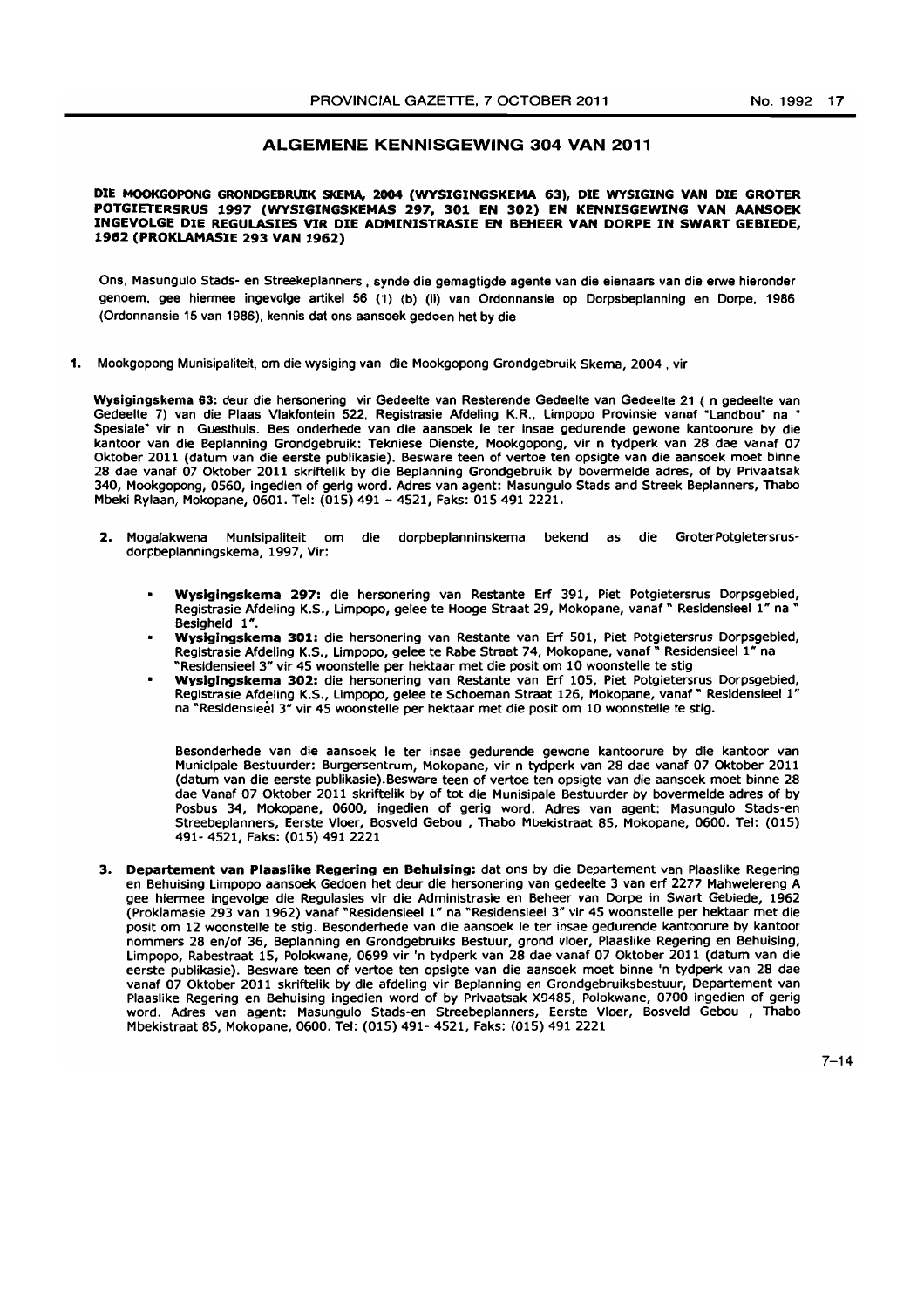# GENERAL NOTICE 305 OF 2011

# NOTICE OF LAND DEVELOPMENT APPLICATION ON PORTION 3 OF ZEBEDIELA'S LOCATION NO. 123- KS. LIMPOPO PROVINCE

Mamphele Development Planners being the authorised agent of the land owner has lodged an application in terms of Regulation 21 (10) of the Development Facilitation Act, 1995, for the establishment of a land Development Area on the Portion 3 of the farm Zebadiela's Location, No. 123 - KS, limpopo.

The Development will consist of the following:

| <b>Business 1 [Shopping Centre]</b><br><b>Electrical Sub-Station</b> | ٠<br>۰ |  |
|----------------------------------------------------------------------|--------|--|
| TOTAL                                                                |        |  |

The relevant plans, documents and information are available for inspection at the limpopo Development Tribunal/Lepelle Nkumpi Local Municipality for a period of 21 days from 7 October 2011.

The application will be considered at a Tribunal hearing to be held on 18 January 2012 at 10h00 at the Thabang Leshoka Game Lodge, approximately 8km west of Moletlana Village along the Roedtan Road [R519]. The prehearing conference will be held at the same venue on 13 December 2011 at 10hOO.

Any Person having an interest in the application should please note:

- 1. You may within a period of 21 days from the date of the first publication of this notice, provide the designated officer with your written objections or representations, or
- 2. If your Comments constitute an objection to any aspect of the land development appfication, you may but not obliged, to appear in person or through a representative before the tribunal on 18 January 2012.

Any written objection or representation must be delivered to the DeSignated Officer, Mr Thomas Netshitomboni at:

limpopo Development Tribunal Care of Umpopo Department of Local Government & Housing Hensa Towers Building Comer Rabe & Landros Mare Streets, Polokwane. OR Private bag X 9485, Polokwane, 0700

You may also contact the designated officer (Mr. Thomas Netshitomboni) if you have any queries on telephone number. (015) 284-5354 and fax No 086 603·7864 during office hours.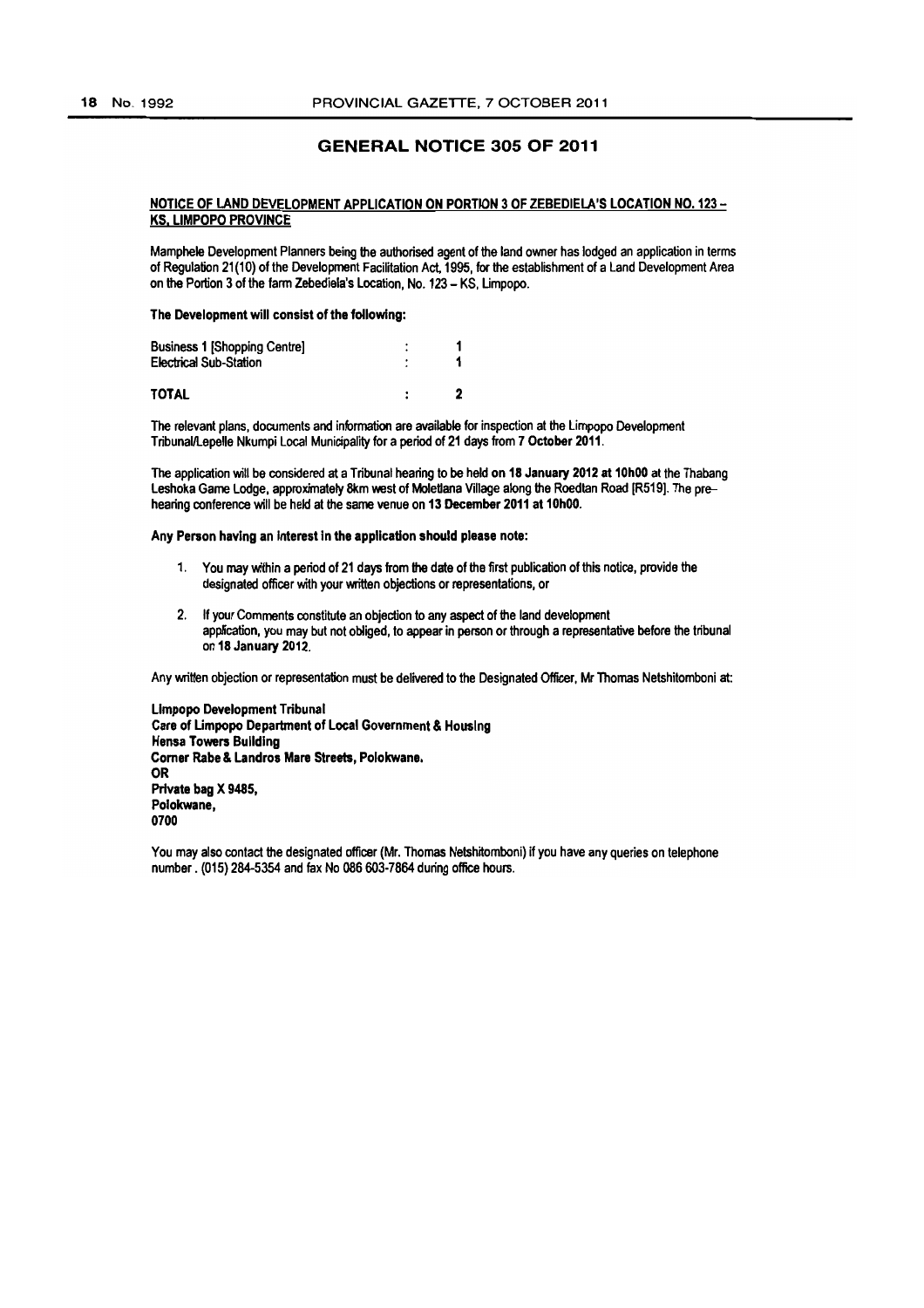# GENERAL NOTICE 305 OF 2011

# TSEBISO YA KGOPELO YA GO HLABOLLA LE TSHOMISO YA MOBU MO LEFELONG LA SERIPANA SA 3 MO POLASENG YA ZEBEDIELAS, No. 123-KS. MMASEPALENG WA LEPELLE-NKUMPI, PROVINTSHENG YA LIMPOPO.

Mamphele Development Planners bao e lego bona baemedi ba se-molao go karolo ya lefase yeo e hlaloswago mo, ba dira kgopelo go *ya* ka karolo 21(10) ya Development Facilitation Act, 1995 go hlagisa hlabofloa ya Karolo ya 3 polaseng Zebediela, No. 123-KS, Provintsheng ya Limpopo

Hlabollo ya lefase etla b aka dikarolo tše di latelago:

| Setsha sa kgwebo (1)    | ٠<br>٠ |   |
|-------------------------|--------|---|
| Setsha sa tša Mohlagase |        |   |
| <b>PALOMOKA</b>         |        | 2 |

Mangwalo a maleba a go bontšha ma-ikemišetšo a go thlabolla lefelo le, le tsebo e tletšego ka ma-ikemišetšo a, a hwetšagala lekgotleng-legolo kemedi (Tribunal) wa Limpopo Development Tribunal/Mmasepaleng wa Lepelle-Nkumpi go fihlela matšatši a masome-pedi tee (21) go Uoga ka letsatsi la 07 Oktobore 2011.

Lengwalo la kgopelo le tla lebelelwa le go tsitsinkelwa lekgotleng-legolo-kemedi (Tribunal) leo le tlo go swarwa ka la di 18 Janaware 2012 ka in ya lesome (10h00) go la Thabang Leshoka Game Lodge, mo mmileng wa R519 wa go ya Roedtan, 8km bodikela bja Moletlane. Lekgotla la makgola-ditsela la go lokišetša morero-mogolo le tla swarwa gona mo lefelong le le boletswego ka la di 13 Desemere 2011 ka nako ya iri ya lesome (10hOO).

Motho mang le mang yo a nago le kgahlego go lengwalo le la kgopelo, o swanetše gore a yele mabaka ao a latego thloko:

- 1. O ka ngwalele mo-ofisiri yo a hlamamišwego lengwalo kgahlanong le kgopelo ye goba kemedi pele ga ge matšatši a masome-pedi tee (21 days) a fete go tioga letšatšing la phatlalatšo ya tsebiso ye, goba o
- 2. Ge ele gore kakanyo ya gago e kgahlanong le se sengwe mabapi le lengwao le la kgopelo ya thlabollo ya lefase / mobu, o ka iponagatsa ka nama goba wa romela moemedi. fela ga se kgapeletso. pele 9a lekgotla-Iegolo-kemedi (Tribunal) ka letšastši leo le tsebišitšwego (18 Janaware 2012).

Mangwalo-kgahlano goba baemedi a ka lebišwa go mo-ofisiri yo a hlomamišitšwego mo:

Limpopo Development Tribunal Thlokomelo ya lefapa la Mmuso Ie Mengwako Limpopo Hensa Towers Building Coner Rabe & Landros Mare Streets, Polokwane Goba Private bag x 9485. Polokwane 0700

Le ka itlemaganya le mo-ofisiri yo a hlomamišitšwego (Mr.Thomas Netshitomboni) ge go na le seo se sa le kgotsofatšego mabapi Ie kgopelo ye ka mogala mo nomorong ye: (015) 284 5355 goba Fax mo nomorong ye: (015) 291 4580 ka nako ya mošomo.